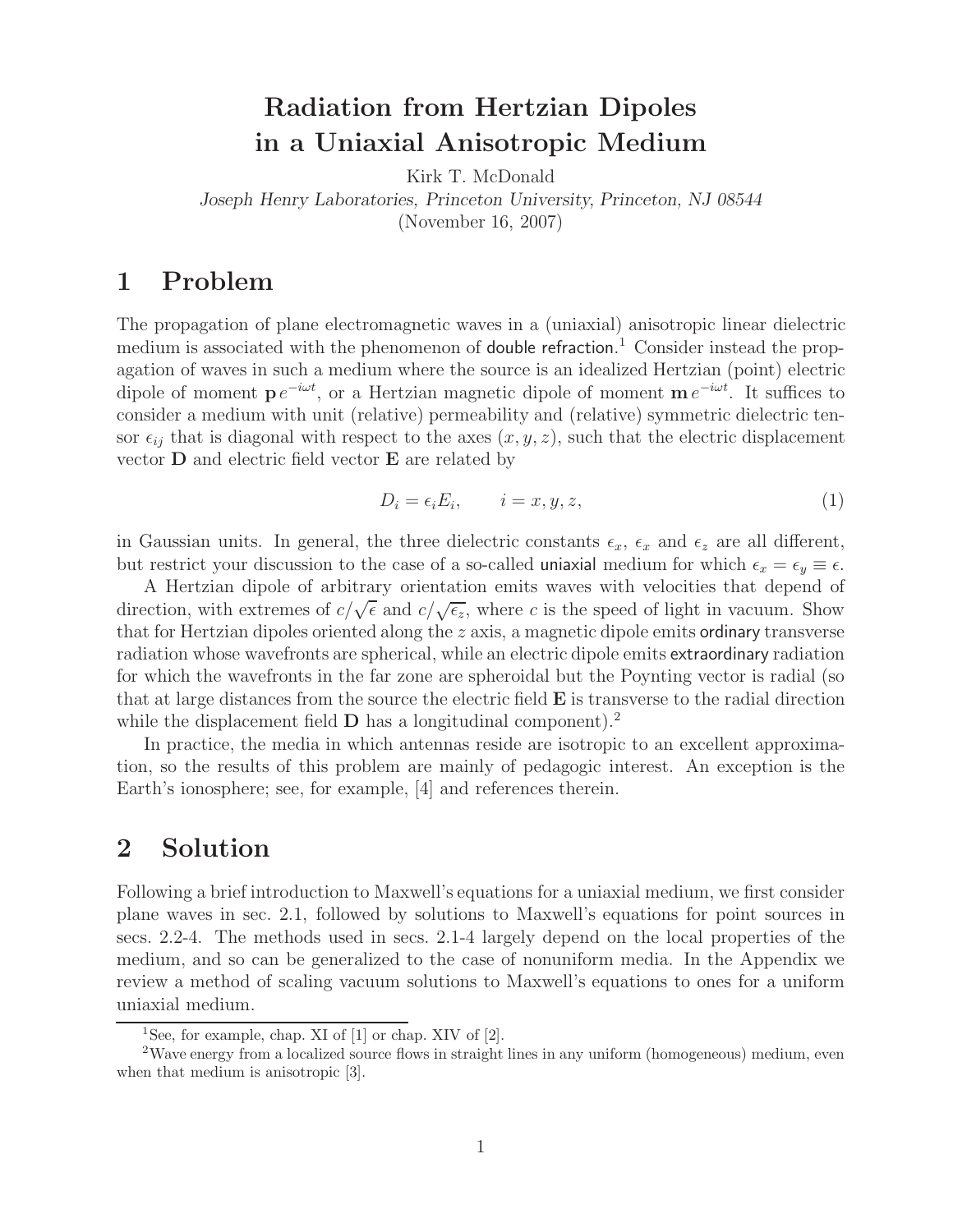Maxwell's equations for the electromagnetic fields in an anisotropic linear medium for which permeability  $\mu = 1$  are (in Gaussian units),

$$
\nabla \cdot \mathbf{D} = 4\pi \varrho_{\text{free}}, \qquad \nabla \cdot \mathbf{B} = 0, \qquad \nabla \times \mathbf{E} = -\frac{1}{c} \frac{\partial \mathbf{B}}{\partial t} \qquad \nabla \times \mathbf{B} = \frac{1}{c} \frac{\partial \mathbf{D}}{\partial t} + \frac{4\pi}{c} \mathbf{J}_{\text{free}}, \tag{2}
$$

where  $\varrho_{\text{free}}$  and  $\mathbf{J}_{\text{free}}$  are the free-charge and -current densities, respectively. The electric fields **D** and **E** are related by the constituent equations (1).

The second and third Maxwell equations are unaffected by the anisotropy of the medium, so as usual the fields **B** and **E** can be related to a scalar potential V and a vector potential **A** according to,

$$
\mathbf{B} = \nabla \times \mathbf{A}, \qquad \mathbf{E} = -\nabla V - \frac{1}{c} \frac{\partial \mathbf{A}}{\partial t}.
$$
 (3)

For sources  $\varrho_{\text{free}}$  and  $\mathbf{J}_{\text{free}}$  with a pure sinusoidal time dependence  $e^{-i\omega t}$  at frequency  $\omega$ , the displacement field **D** outside the source region can be related to the local magnetic field **B** via the fourth Maxwell equation according to,

$$
\mathbf{D} = \frac{ic}{\omega} \nabla \times \mathbf{B} = \frac{ic}{\omega} \nabla \times (\nabla \times \mathbf{A}).
$$
\n(4)

Hence, all three fields **B**, **D** and **E** can be deduced from the vector potential **A** outside the source region.

Once we have the electromagnetic fields, we can characterize the flow of electromagnetic energy by the (time-average) Poynting vector,

$$
\langle \mathbf{S} \rangle = \frac{c}{8\pi} Re(\mathbf{E} \times \mathbf{H}^{\star}) = \frac{c}{8\pi} Re(\mathbf{E} \times \mathbf{B}^{\star}), \tag{5}
$$

where the latter form holds for media with unit permeability. Thus, the fields **E** and **H** are always transverse to the direction of the flow of energy, whether or not this direction is that from the source to the observer. In an anisotropic medium there can be both ordinary radiation in which the direction of energy flow is along the line from the source to the observer, as well as extraordinary radiation for which these two directions might be different.

### **2.1 Plane Waves in a Uniaxial Medium**

In any small region of the far zone of the Hertzian dipoles, the fields are plane waves to a good approximation. Hence, it is useful to consider the behavior of plane waves in a uniaxial medium before addressing the full complexity of the 3-dimensional fields.<sup>3</sup>

The spacetime dependence of a plane wave of angular frequency  $\omega$  will be written as,

$$
e^{i(\mathbf{k}\cdot\mathbf{r}-\omega t)},\tag{6}
$$

where the wave vector **k** is also written as,

$$
\mathbf{k} = \frac{\omega}{c} \mathbf{n},\tag{7}
$$

<sup>&</sup>lt;sup>3</sup>This section largely follows chap. XI of [1], but the discussion of the velocity of wave energy is adapted from chap. XIV of [2].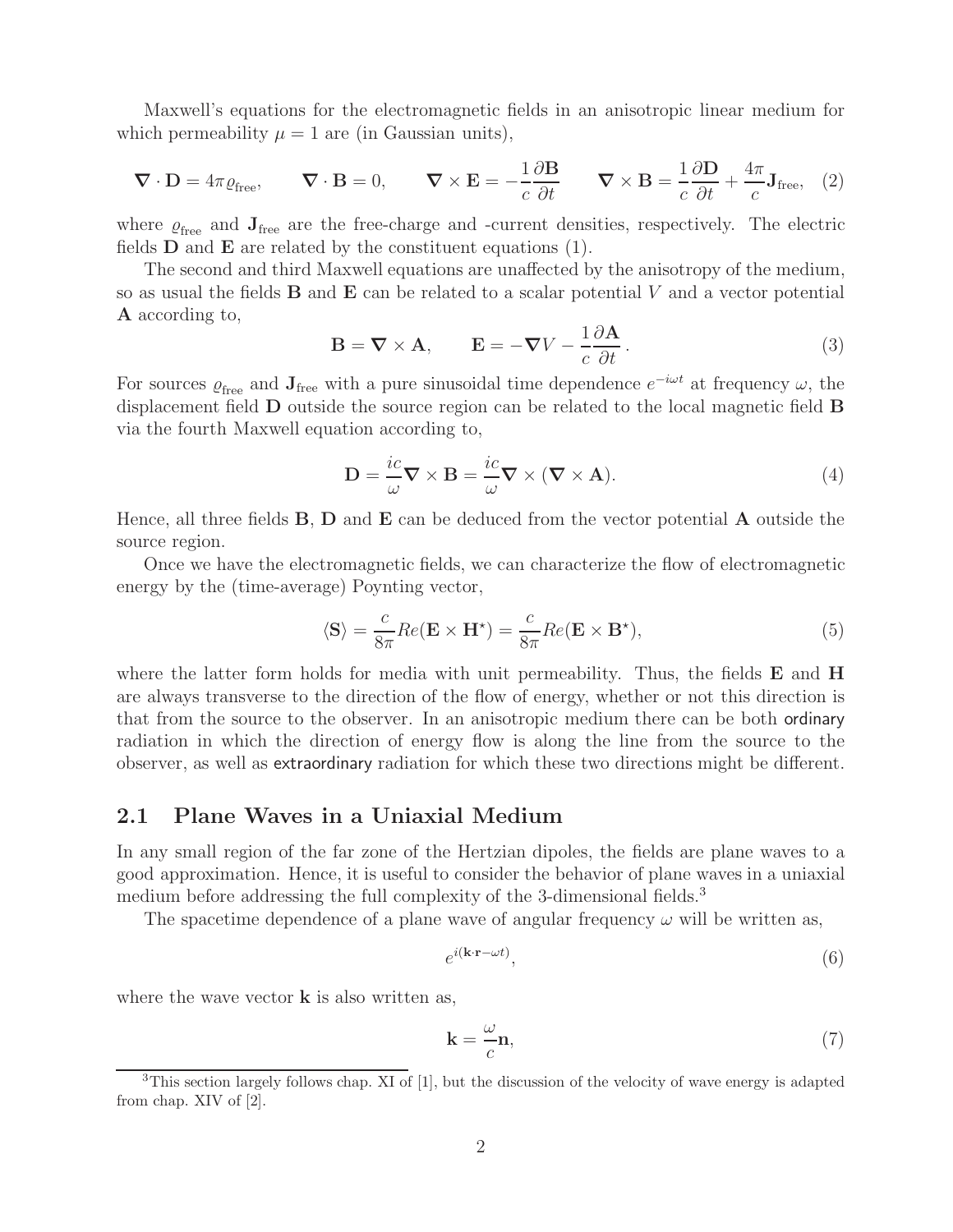where  $n = |\mathbf{n}|$ . The **phase velocity**  $v_p$  of the plane wave is,

$$
v_p = \frac{c}{n} \,. \tag{8}
$$

In an isotropic medium with dielectric constant  $\epsilon$ , we have  $\mathbf{n} = n\hat{\mathbf{k}}$  where  $n = \sqrt{\epsilon}$  is the index of refraction.

For a plane wave (6) far from its sources, Maxwell's equations (2) imply that,

$$
\mathbf{n} \cdot \mathbf{D} = 0, \qquad \mathbf{n} \cdot \mathbf{B} = 0, \qquad \mathbf{n} \times \mathbf{E} = \mathbf{B}, \qquad \mathbf{n} \times \mathbf{B} = -\mathbf{D}.
$$
 (9)

Thus, in the far zone the three vectors **n**, **B** and **D** are mutually orthogonal. Vectors **B** and **E** are orthogonal, but in general the electric field **E** has a component along the direction **n** of the wave vector.

The Poynting vector  $\langle S \rangle = (c/8\pi)Re(E \times B^*)$  is in general not parallel to the vector **n**. However, the three vectors **B**, **E** and  $\langle S \rangle$  are mutually orthogonal. The two mutually orthogonal triads,  $\{\mathbf{n}, \mathbf{B}, \mathbf{D}\}\$  and  $\{\mathbf{B}, \mathbf{E}, \langle \mathbf{S} \rangle\}$ , each include the magnetic field **B**, so the four vectors  $\mathbf{D}$ ,  $\mathbf{E}$ ,  $\mathbf{n}$  and  $\langle \mathbf{S} \rangle$  all lie in a plane perpendicular to  $\mathbf{B}$ , as shown in the figure below.



The electric fields **D** and **E** are related by the 3rd and 4th equations of (9) according to,

$$
\mathbf{D} = -\mathbf{n} \times (\mathbf{n} \times \mathbf{E}) = n^2 \mathbf{E} - (\mathbf{n} \cdot \mathbf{E}) \mathbf{n} = n^2 [\mathbf{E} - (\hat{\mathbf{n}} \cdot \mathbf{E}) \hat{\mathbf{n}}] = n^2 E \cos \alpha \hat{\mathbf{D}}, \quad (10)
$$

where  $\alpha$  is the angle between **n** and **S** as well as that between **D** and **E**. These fields are also related by the constituent eq. (1), which can be combined with the second form of eq. (10) to give three scalar equations, expressible in matrix form as,

$$
\begin{pmatrix}\nn^2 - n_x^2 - \epsilon & -n_x n_y & -n_x n_z \\
-n_x n_y & n^2 - n_y^2 - \epsilon & -n_y n_z \\
-n_x n_z & -n_y n_z & n^2 - n_z^2 - \epsilon_z\n\end{pmatrix}\n\begin{pmatrix}\nE_x \\
E_y \\
E_z\n\end{pmatrix} = \begin{pmatrix}\n0 \\
0 \\
0\n\end{pmatrix}.
$$
\n(11)

For a solution to exist, the determinant of the matrix must vanish, which after some algebra leads to the factorizable quartic equation,

$$
(n2 - \epsilon) [\epsilon (nx2 + ny2) + \epsilonz nz2 - \epsilon \epsilonz] = 0.
$$
 (12)

Thus, there are two classes of waves,

$$
n^2 = \epsilon \qquad \qquad \text{(ordinary)}, \qquad \text{(13)}
$$

$$
\frac{n_x^2 + n_y^2}{\epsilon_z} + \frac{n_z^2}{\epsilon} = \frac{n_\rho^2}{\epsilon_z} + \frac{n_z^2}{\epsilon} = n^2 \left( \frac{\sin^2 \theta_n}{\epsilon_z} + \frac{\cos^2 \theta_n}{\epsilon} \right) = 1 \quad \text{(extrarotriatory)}, \tag{14}
$$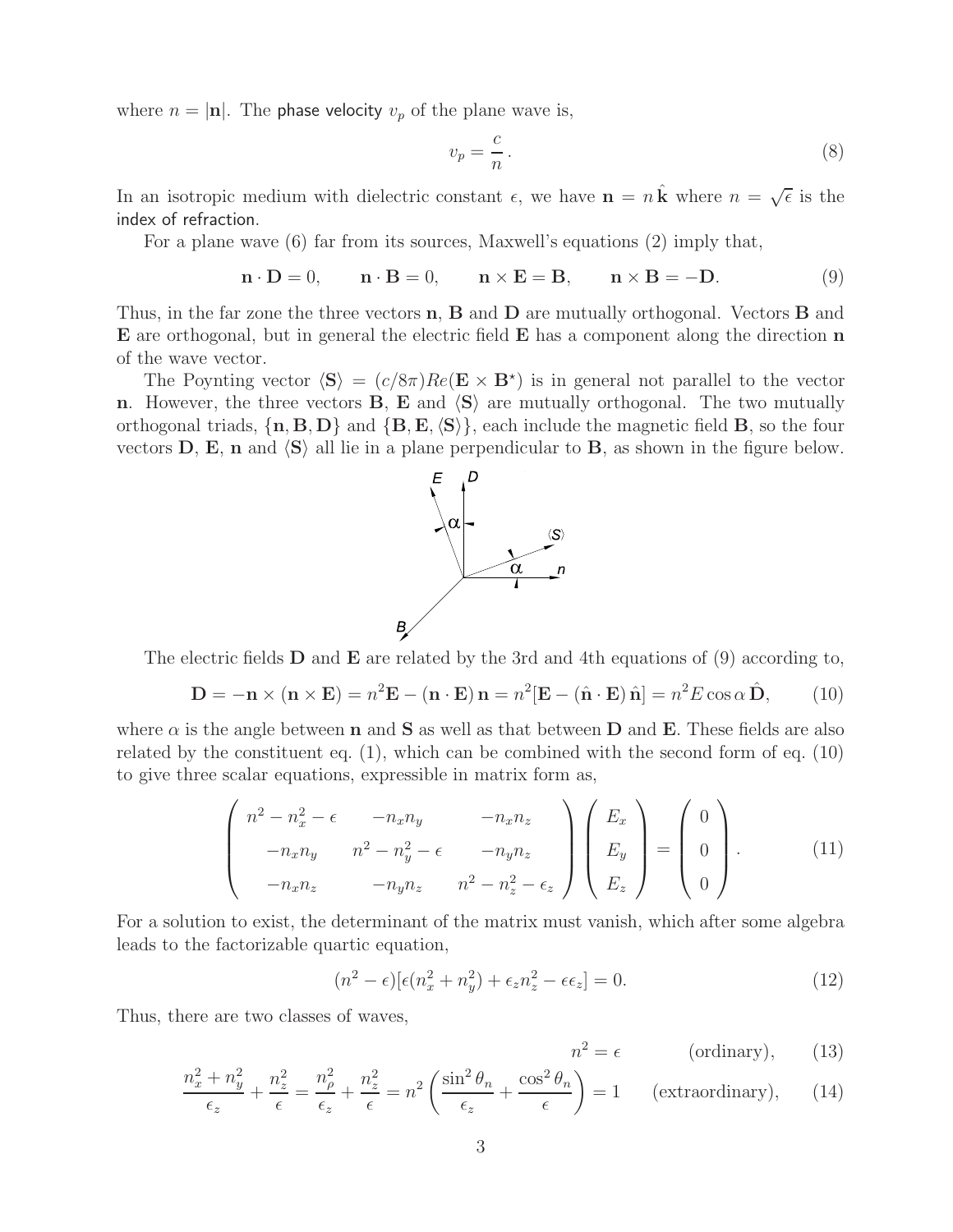introducing cylindrical and spherical coordinate systems,  $(\rho, \phi, z)$  and  $(r, \theta, \phi)$ , in eq. (14).

For ordinary waves the magnitude of the wave vector **n** is  $\sqrt{\epsilon}$ , and the phase velocity, For ordinary waves the magnitude of the wave vector **i** is  $\sqrt{e}$ , and the phase velocity,<br> $v_p = c/n = c/\sqrt{\epsilon}$ , is the same in all directions, so that a point source leads to ordinary spherical radiation.

For extraordinary waves the magnitude n of the wave vector **n** depends on its direction according to eq. (14), as sketched below in cylindrical coordinates for a uniaxial medium where  $\epsilon_z > \epsilon$ . We also learn that vectors **n**, **D**, **E** and  $\langle \mathbf{S} \rangle$  all lie in the  $\rho$ -z plane for extraordinary waves.



In particular, an extraordinary plane wave that propagates in the z direction does so in particular, an extraordinary plane wave that propagates in the z direction does so<br>with phase velocity  $v_{p,z} = c/n_z(n_\rho = 0) = c/\sqrt{\epsilon}$  (*i.e.*, with the same phase velocity as an ordinary wave), while an extraordinary plane wave that propagates in the  $\rho$  direction does so with phase velocity  $v_{p,\rho} = c/n_\rho(n_z = 0) = c/\sqrt{\epsilon_z}$ .<sup>4</sup>

If a point source at the origin generates an extraordinary wave, a wavefront whose normal is in the z direction will be at position  $(\rho, \phi, z) = (0, 0, ct/\sqrt{\epsilon})$  at time t after that wavefront was emitted, while at the same time a wavefront whose normal is in the  $\rho$  direction will be at position  $(ct/\sqrt{\epsilon_z}, \phi, 0)$ . Accepting that for a point source at the origin an extraordinary wavefront is a quadratic surface, its form must therefore be,

$$
\frac{\rho^2}{c^2 t^2/\epsilon_z} + \frac{z^2}{c^2 t^2/\epsilon} = 1, \qquad \text{or} \qquad \frac{\rho^2}{\epsilon} + \frac{z^2}{\epsilon_z} = \frac{c^2 t^2}{\epsilon \epsilon_z} = K. \tag{15}
$$

The figure on the next page sketches a set of extraordinary wavefront surfaces for a point source at the origin inside a uniaxial medium with  $\epsilon_z > \epsilon$ . Also shown are representative wavefront normal "rays", which, however, are not radial.

A related question is direction and velocity of propagation of energy in the plane wave. The direction of energy flow is, of course, that of the (time-average) Poynting vector **S**,

$$
\langle \mathbf{S} \rangle = \frac{c}{8\pi} Re(\mathbf{E} \times \mathbf{B}^{\star}) \equiv \langle S \rangle \hat{\mathbf{S}}.
$$
 (16)

The velocity  $v_E$  of energy flow is taken to be the rate of energy flow divided by the energy

<sup>4</sup>For these two extremes cases the normal to the wavefront is clearly radial, so the electric field is transverse. Then, for propagation in the z direction the relevant electric fields are  $D_{\rho} = \epsilon E_{\rho}$ , and the relevant index of refraction is  $n_z = \sqrt{\epsilon}$ . Similarly, for propagation in the  $\rho$  direction the relevant electric fields are  $D_{\rho} = \epsilon E_{\rho}$ , and the relevant electric fields are  $D_z = \epsilon_z E_z$ , and the relevant index of refraction is  $n_\rho = \sqrt{\epsilon_z}$ .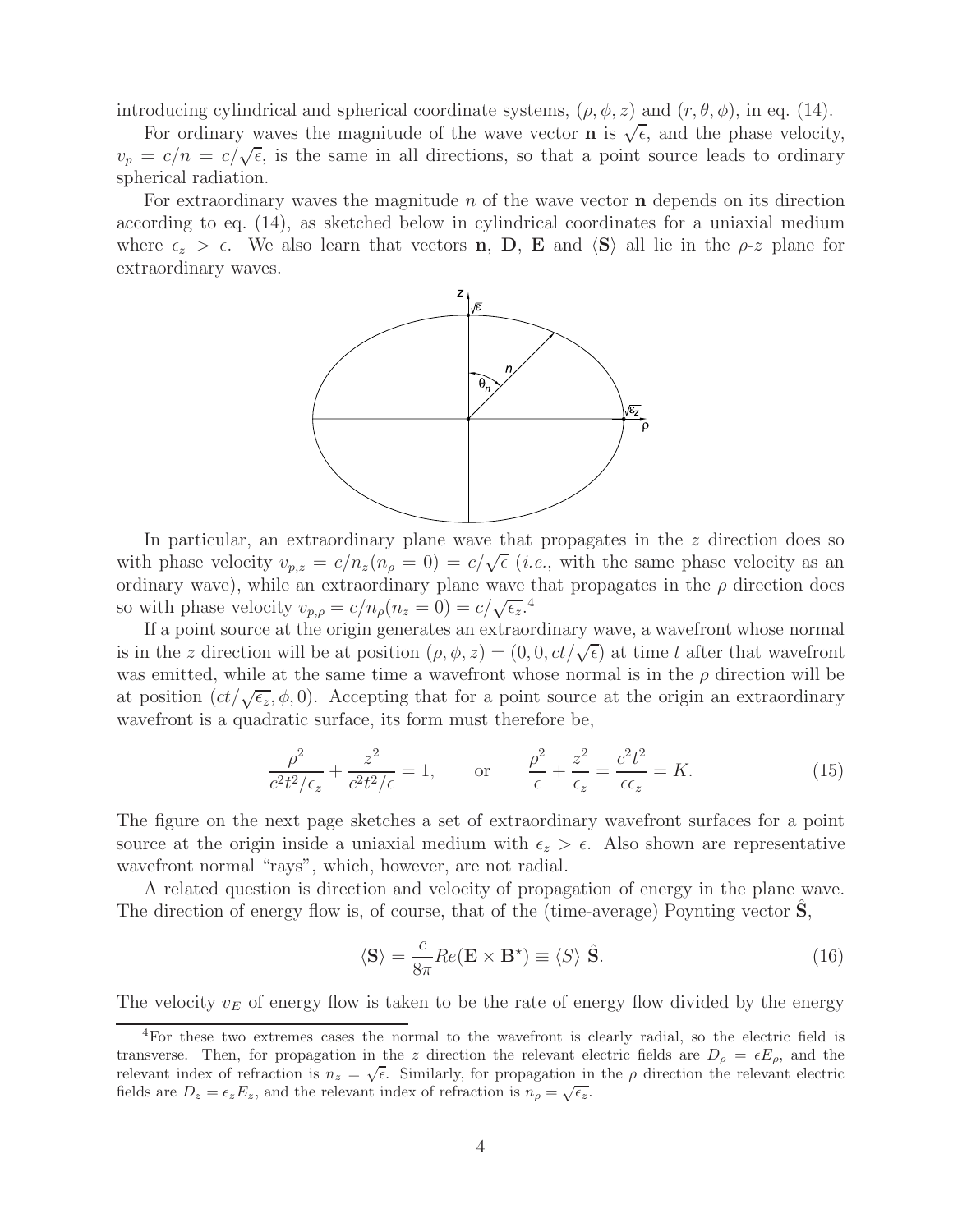density,

$$
v_E = \frac{\langle S \rangle}{\langle u \rangle},\tag{17}
$$



where the time-average energy density  $\langle u \rangle$  in the wave is given by,

$$
\langle u \rangle = \frac{Re[\mathbf{E} \cdot \mathbf{D}^* + \mathbf{B} \cdot \mathbf{H}^*]}{16\pi} = \frac{Re[\mathbf{E} \cdot (\mathbf{B}^* \times \mathbf{n}) + (\mathbf{n} \times \mathbf{E}) \cdot \mathbf{B}^*]}{16\pi} = \frac{Re[\mathbf{E} \times \mathbf{B}^* \cdot \mathbf{n}]}{8\pi}
$$

$$
= \frac{\langle S \rangle}{c} \hat{\mathbf{S}} \cdot \mathbf{n} = \frac{\langle S \rangle}{c} n \cos \alpha,
$$
(18)

and  $\alpha$  is the angle between **n** and **S**. Thus,

$$
v_E = \frac{c}{n\cos\alpha} = \frac{v_p}{\cos\alpha}.
$$
\n(19)

An amusing and instructive game is to define a vector **s** that points in the direction of energy flow,

$$
\mathbf{s} \equiv \frac{\hat{\mathbf{S}}}{n \cos \alpha}, \qquad \text{so that} \qquad \mathbf{n} \cdot \mathbf{s} = n s \cos \alpha = 1,
$$
 (20)

where  $s = |\mathbf{s}|$ . This permits an analysis for the vector **s** that is very similar to that of eqs. (10)-(14) for the vector **n**. Namely,

$$
s^{2}[\mathbf{D} - (\hat{\mathbf{S}} \cdot \mathbf{D}) \hat{\mathbf{S}}] = s^{2} D \cos \alpha \, \hat{\mathbf{E}} = s^{2} n^{2} E \cos^{2} \alpha \, \hat{\mathbf{E}} = \mathbf{E}.
$$
 (21)

Using eq. (1) together with eq. (21) we obtain the matrix equation,

$$
\begin{pmatrix}\ns^2 - s_x^2 - 1/\epsilon & -s_x s_y & -s_x s_z \\
-s_x s_y & s^2 - s_y^2 - 1/\epsilon & -s_y s_z \\
-s_x s_z & -s_y s_z & s^2 - s_z^2 - 1/\epsilon_z\n\end{pmatrix}\n\begin{pmatrix}\nD_x \\
D_y \\
D_z\n\end{pmatrix} =\n\begin{pmatrix}\n0 \\
0 \\
0\n\end{pmatrix}.
$$
\n(22)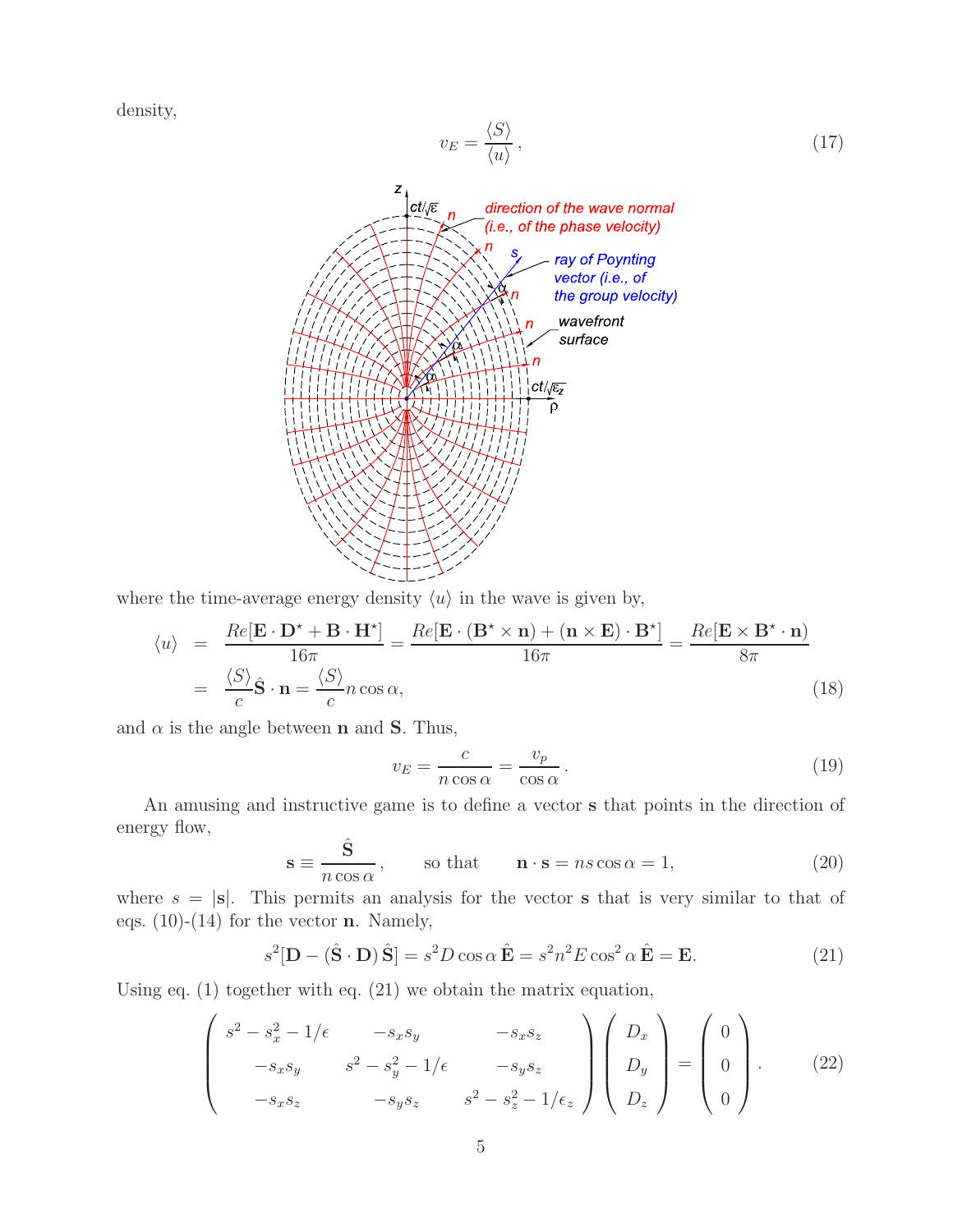Comparing with eq. (12), the vanishing of the determinant of the matrix leads to ,

$$
(s2 - 1/\epsilon)[(sx2 + sy2)/\epsilon + sz2/\epsilonz - 1/\epsilon\epsilonz] = 0.
$$
 (23)

Thus, the vector **s** obeys,

$$
s^2 = 1/\epsilon \qquad \text{(ordinary)}, \quad (24)
$$

$$
\epsilon_z(s_x^2 + s_y^2) + \epsilon s_z^2 = \epsilon_z s_\rho^2 + \epsilon s_z^2 = s^2(\epsilon_z \sin^2 \theta_s + \epsilon \cos^2 \theta_s) = 1 \quad \text{(extrarotinary)}.
$$
 (25)

For extraordinary waves the magnitude s of the vector **s** depends on its direction according to eq. (25), as sketched below for a uniaxial medium where  $\epsilon_z > \epsilon$ .



We note that the vectors **n** and **s** are dual in the sense that **s** is normal to the surface (15) on which **n** lies, while **n** is normal to the surface (25) on which **s** lies.<sup>5</sup> For example, writing the surface (25) as  $f(\rho, z) = 0$  for  $f = \epsilon_z s_\rho^2 + \epsilon s_z^2 - 1$ , the gradient,

$$
\nabla f = (\nabla f_{\rho}, \nabla f_{\phi}, \nabla f_{z}) = (2\epsilon_{z}s_{\rho}, 0, 2\epsilon s_{z})
$$
\n(26)

obeys,

$$
\frac{(\nabla f_{\rho}/2)^2}{\epsilon_z} + \frac{(\nabla f_z/2)^2}{\epsilon} = 1\tag{27}
$$

on the surface  $f = 0$ , so that

$$
\nabla f/2 = \mathbf{n}.\tag{28}
$$

For extraordinary waves the angles  $\theta_n$  and  $\theta_s$  differ by  $\alpha$ . Another relation between  $\theta_n$ and  $\theta_s$  in this case can be obtained from eqs. (26) and (28) noting that  $\tan \theta_n = n_\rho/n_z$ ,

$$
\epsilon_z s_\rho = n_\rho, \qquad \epsilon s_z = n_z,
$$
 so that  $\tan \theta_s = \frac{s_\rho}{s_z} = \frac{\epsilon n_\rho}{\epsilon_z n_z} = \frac{\epsilon}{\epsilon_z} \tan \theta_n.$  (29)

<sup>&</sup>lt;sup>5</sup>Another aspect of this duality is that energy-flow vector **s** is parallel to the group velocity  $v<sub>g</sub>$ . Any medium for which the wave velocity is not c must have dispersion (see footnote 2 of [5]), *i.e.*,  $\omega = \omega(\mathbf{k})$ . Writing the wave-vector surface (13) or (14) as  $F(\omega, \mathbf{k}) = 0$ , the group velocity is given by,  $\mathbf{v}_g = \partial \omega / \partial \mathbf{k} =$  $(\partial F/\partial \mathbf{k})/(\partial F/\partial \omega) = \nabla F/(\partial F/\partial \omega) \propto \mathbf{s}.$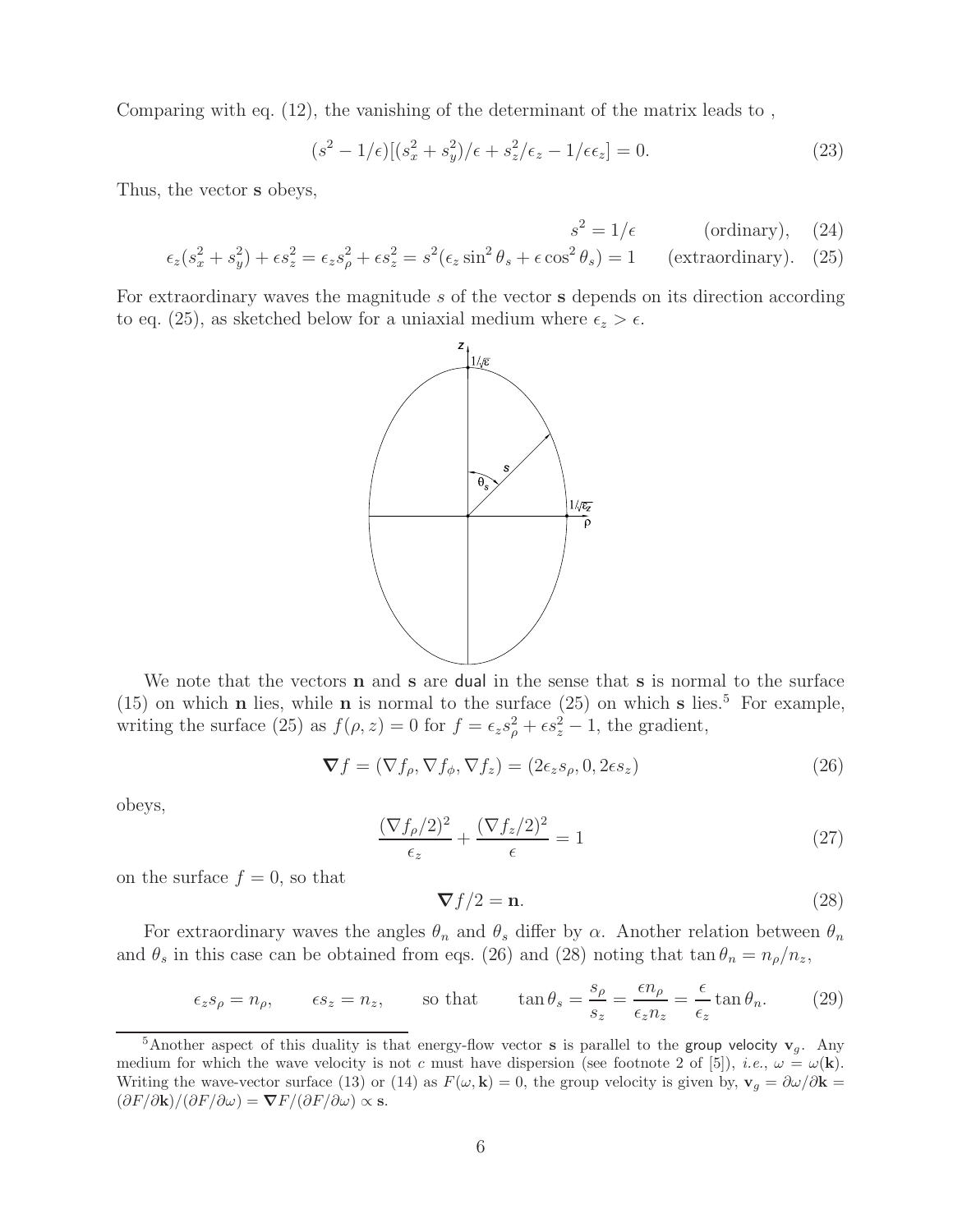If an extraordinary wave is generated by a point source at the origin, then the wavefront surfaces have the form (15), so at  $(\rho, 0, z)$  the vector **n** is parallel to the gradient of the surface  $g(\rho, z) = \rho^2/\epsilon + z^2/\epsilon_z - K$ ,

$$
\mathbf{n} \propto \left(\frac{\rho}{\epsilon}, 0, \frac{z}{\epsilon_z}\right), \quad \text{and} \quad \mathbf{n} = \frac{(\epsilon_z \rho, 0, \epsilon z)}{\sqrt{\epsilon_z \rho^2 + \epsilon z^2}} = \frac{(\epsilon_z \sin \theta, 0, \epsilon \cos \theta)}{\sqrt{\epsilon_z \sin^2 \theta + \epsilon \cos^2 \theta}}, \quad (30)
$$

using eq.  $(14)$ . Then, by eq.  $(29)$ ,

$$
\tan \theta_s = \frac{\epsilon}{\epsilon_z} \frac{\epsilon_z \rho}{\epsilon z} = \frac{\rho}{z} = \tan \theta,\tag{31}
$$

where  $\theta$  is the polar angle of the point  $(\rho, 0, z)$ . That is,  $\theta_s = \theta$ , and the energy flow vector **s** is radial. The figure on p. 6 shows one radial line of the Poynting vector, which can be seen to make the same angle  $\alpha$  to three different lines of the wave vector **n**.

In the extraordinary wave, the electric field lies in the plane of vectors **n** and **s**, and is therefore polarized in the  $\theta$  direction (transverse to **r**) for the example shown on p. 6.

An ordinary wave generated by a point source at the origin must have (transverse) electric polarization orthogonal to that of the extraordinary wave, so the ordinary wave has electric field **E** in the  $\phi$  direction.

### **2.2 Wave Equation for the Vector Potential**

Returning to the problem of the 3-dimensional fields generated in a uniaxial medium by Hertzian dipoles, we note that a wave equation for the vector potential **A** can be obtained from the fourth Maxwell equation (2), also using eqs. (1), (3) and the third Maxwell equation,

$$
\nabla \times \mathbf{B}|_{j} = [\nabla \times (\nabla \times \mathbf{A})]_{j} = \frac{\partial}{\partial x_{j}} (\nabla \cdot \mathbf{A}) - \nabla^{2} A_{j} = \frac{1}{c} \frac{\partial}{\partial t} \epsilon_{j} E_{j} + \frac{4\pi}{c} J_{j}
$$
  

$$
= \frac{\epsilon_{j}}{c} \frac{\partial}{\partial t} \left( -\frac{\partial V}{\partial x_{j}} - \frac{1}{c} \frac{\partial A_{j}}{\partial t} \right) + \frac{4\pi}{c} J_{j} = -\frac{\epsilon_{j}}{c} \frac{\partial^{2} V}{\partial x_{j} \partial t} - \frac{\epsilon_{j}}{c^{2}} \frac{\partial^{2} A_{j}}{\partial t^{2}} + \frac{4\pi}{c} J_{j}, \quad (32)
$$

and hence,

$$
\nabla^2 A_j - \frac{\epsilon_j}{c^2} \frac{\partial^2 A_j}{\partial t^2} = -\frac{4\pi}{c} J_j + \frac{\partial}{\partial x_j} \left( \nabla \cdot \mathbf{A} + \frac{\epsilon_j}{c} \frac{\partial V}{\partial t} \right).
$$
 (33)

The usual procedure at this step is to take advantage of the arbitrariness of the potentials (*i.e.*, their gauge invariance) to set the last term in eq.  $(33)$  to zero. However, because the dielectric constants  $\epsilon_j$  have two different values for a uniaxial medium, we have two choices:

$$
\nabla \cdot \mathbf{A} + \frac{\epsilon}{c} \frac{\partial V}{\partial t} = 0, \qquad \text{or} \qquad \nabla \cdot \mathbf{A} + \frac{\epsilon_z}{c} \frac{\partial V}{\partial t} = 0,
$$
 (34)

which will turn out to correspond to transverse magnetic and transverse electric waves, respectively, where the nominal transverse field has only a  $\phi$  component. For Hertzian dipoles oriented along the z axis the transverse electric waves are ordinary, while the transverse magnetic waves are extraordinary. 6

 $6\text{In a transverse magnetic wave only the magnetic field need be transverse to the direction between source.}$ and observer. Such waves could have a component of the electric field that is longitudinal with respect to this direction, even though the electric field is transverse to the direction of energy flow.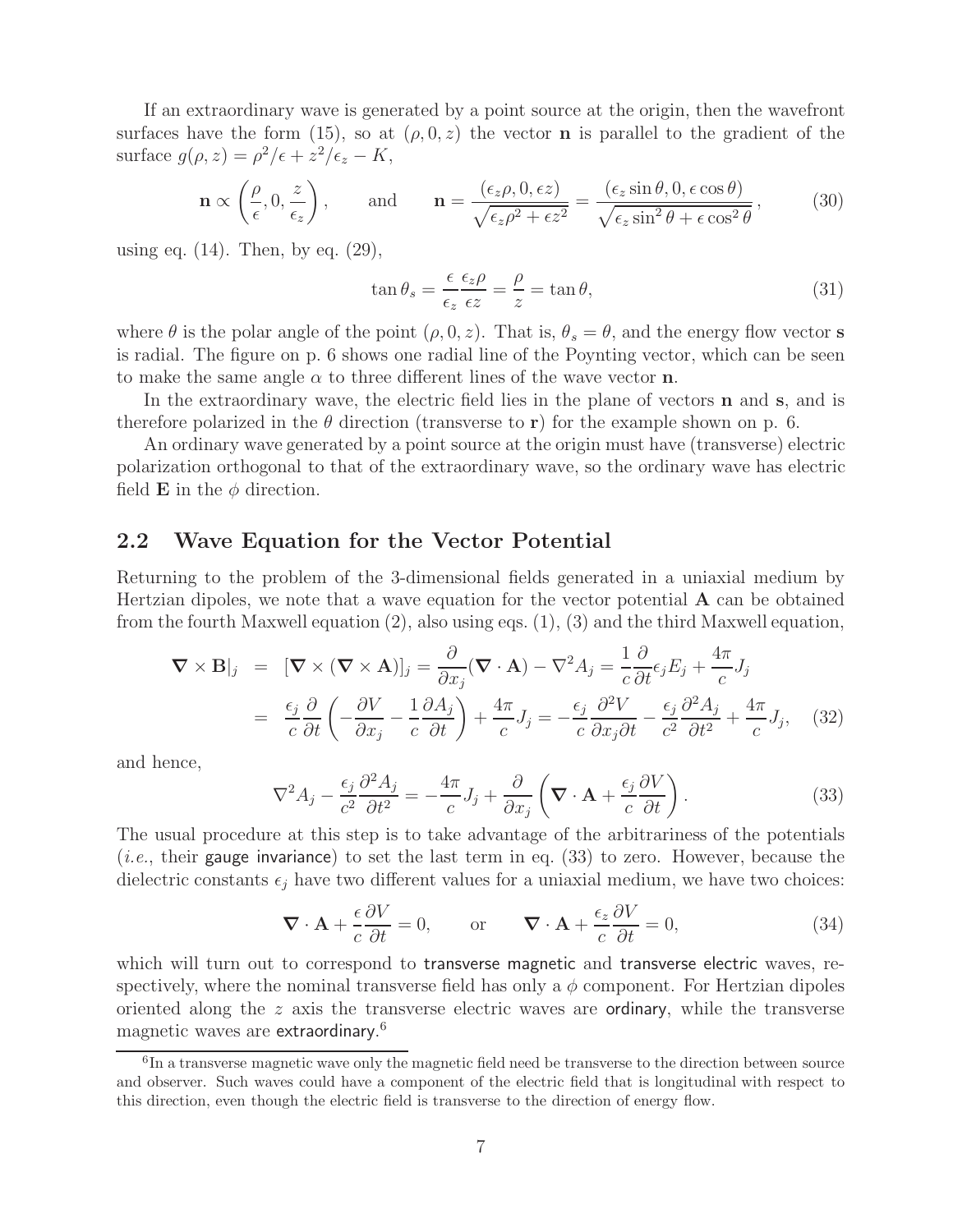### **2.3 Transverse Magnetic Waves**

*Our solution for the transverse magnetic waves is a simplified version of that given in [6] for dipole antennas in stratified uniaxial media, with approximations to the Fourier integrals following [7]. For solutions based on the use of dyadic Green functions, see [9, 10].*

We first set,

$$
\nabla \cdot \mathbf{A} + \frac{\epsilon}{c} \frac{\partial V}{\partial t} = 0. \tag{35}
$$

This choice is particularly appropriate if the current density has only a z component, as in this case the x and y components of eq. (33) admit the trivial solution  $A_x = A_y = 0$ . Then,

$$
\nabla \cdot \mathbf{A} = \frac{\partial A_z}{\partial z} = -\frac{\epsilon}{c} \frac{\partial V}{\partial t},\tag{36}
$$

so that,

$$
\nabla \cdot \mathbf{A} + \frac{\epsilon_z}{c} \frac{\partial V}{\partial t} = \frac{\partial A_z}{\partial z} \left( 1 - \frac{\epsilon_z}{\epsilon} \right),\tag{37}
$$

and the only nontrivial component of eq. (33) becomes,

$$
\nabla_{\perp}^{2} A_{z} + \frac{\epsilon_{z}}{\epsilon} \frac{\partial^{2} A_{z}}{\partial z^{2}} - \frac{\epsilon_{z}}{c^{2}} \frac{\partial^{2} A_{z}}{\partial t^{2}} = -\frac{4\pi}{c} J_{z},\tag{38}
$$

where,

$$
\nabla_{\perp}^{2} = \frac{\partial^{2}}{\partial x^{2}} + \frac{\partial^{2}}{\partial y^{2}} = \frac{1}{\rho} \frac{\partial}{\partial \rho} \left( \rho \frac{\partial}{\partial \rho} \right) + \frac{1}{\rho^{2}} \frac{\partial^{2}}{\partial \phi^{2}}.
$$
 (39)

This suggests that the solution will be found most easily in a cylindrical coordinate system  $(\rho, \phi, z)$ .<sup>7</sup>

The source current  $J_z$  has axial symmetry, so we expect that lines of magnetic field circle around the  $z$  axis, and the solution can be characterized as transverse magnetic (TM).

The vector potential will have the same time dependence,  $e^{-i\omega t}$ , as the drive currents of the Hertzian electric dipole, pe−iωt **z**ˆ, and the axial symmetry of the source implies that the vector potential has this symmetry also. Thus, in cylindrical coordinates we can write,

$$
\mathbf{A} = A_z(\rho, z) e^{-i\omega t} \hat{\mathbf{z}}.
$$
 (40)

Using eq. (40) in the wave equation (38), we obtain,

$$
\frac{1}{\rho} \frac{\partial}{\partial \rho} \left( \rho \frac{\partial A_z}{\partial \rho} \right) + \frac{\epsilon_z}{\epsilon} \frac{\partial^2 A_z}{\partial z^2} + \frac{\epsilon_z \omega^2}{c^2} A_z = -\frac{4\pi}{c} J_z. \tag{41}
$$

We seek solutions to the homogeneous, linear partial differential equation that are sum/integrals of terms of the form,

$$
A_z(\rho, z) = R(\rho)Z(z),\tag{42}
$$

for which eq. (41) implies that,

$$
\frac{1}{\rho R} \frac{d}{d\rho} \left( \rho \frac{dR}{d\rho} \right) + \frac{\epsilon_z}{\epsilon} \frac{Z''}{Z} = -\frac{\epsilon_z}{\epsilon} k^2,\tag{43}
$$

<sup>7</sup>The discussion of sec. 2.1 also suggests merit in the use of spheroidal coordinates. See, for example, [8].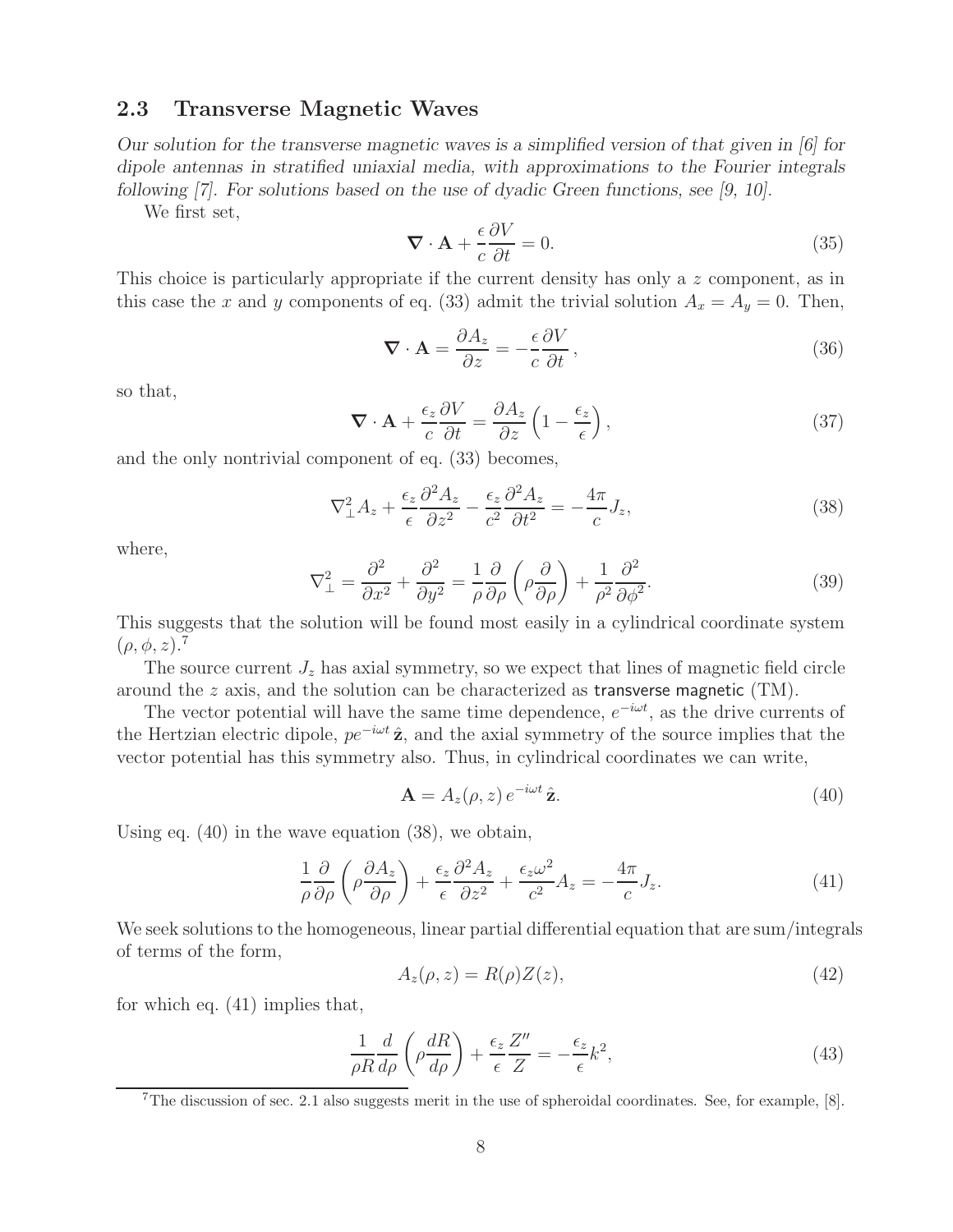where,

$$
k = \frac{\sqrt{\epsilon}\omega}{c} \,. \tag{44}
$$

We introduce a separation constant  $\kappa_z$  (which is not  $\sqrt{\epsilon_z \omega/c}$ ) to write,

$$
Z'' = -\kappa_z^2 Z,\tag{45}
$$

so that,

$$
Z = e^{\pm i\kappa_z z}.\tag{46}
$$

The homogeneous equation (43) now reduces to the radial equation,

$$
\frac{1}{\rho} \frac{d}{d\rho} \left( \rho \frac{dR}{d\rho} \right) = -\frac{\epsilon_z}{\epsilon} (k^2 - \kappa_z^2) R \equiv -\kappa_\rho^2 R,\tag{47}
$$

where,

$$
\kappa_{\rho} = \pm \sqrt{\frac{\epsilon_z}{\epsilon}} \sqrt{k^2 - \kappa_z^2}
$$
\n(48)

is a second separation constant. Equation (47) is a form of Bessel's equation of order 0.

We seek solutions  $R(\kappa_{\rho}\rho)$  that are cylindrical waves for large values of  $\rho$ , so that the radial function should approach the form  $e^{ik\rho\rho}/\sqrt{\kappa_{\rho}\rho}$  (times  $e^{-i\omega t}$ ), where the factor  $1/\sqrt{\kappa_{\rho}\rho}$ is required so that the absolute square of the wave function is consistent with conservation of energy in the expanding cylindrical wave. Therefore, among the various solutions to Bessel's equation, we use the so-called Hankel function  $H_0^{(1)}(\kappa_{\rho}\rho)$  of type 1 and order 0.<sup>8</sup> See, for example, secs. 19 and 21 of [11]. The asymptotic expansion of this function for large  $\kappa_{\rho}\rho$  is (eq.  $(55)$ , sec. 19 of [11])

$$
H_0^{(1)}(\kappa_\rho \rho) \to \sqrt{\frac{-2i}{\pi}} \frac{e^{i\kappa_\rho \rho}}{\sqrt{\kappa_\rho \rho}}.
$$
\n(49)

An awkwardness in the use of the function  $H_0^{(1)}(\rho)$  is that it has a logarithmic divergence for small  $\rho$ . However, we are mainly concerned with the far-zone fields for which the approximation (49) will be used.

There is no constraint on the separation constants  $\kappa_{\rho}$  and  $\kappa_{z}$  other than eq. (48), so they take on continuous values. In particular,  $-\infty < \kappa_{\rho} < \infty$ . The vector potential  $A_z$  can then expressed as a Fourier integral over  $\kappa_{\rho}$ ,

$$
A_z(\rho, z) = \int_{-\infty}^{\infty} d\kappa_\rho a(\kappa_\rho) H_0^{(1)}(\kappa_\rho \rho) e^{i\kappa_z |z|}, \qquad (50)
$$

where  $a(\kappa_\rho)$  are the Fourier coefficients to be determined. The factor  $e^{i\kappa_z|z|}$  insures that the waves propagate away from the source located at the origin.

We can make a connection with the isotropic case,  $\epsilon_z = \epsilon$ , using a particular integral of the Hankel function that relates it to a spherical wave (see eq. (14a) of sec. 31 of [11] or eq.  $(40)$  of  $[6]$ ),

$$
\frac{e^{ikr}}{r} = \frac{e^{ik\sqrt{\rho^2 + z^2}}}{\sqrt{\rho^2 + z^2}} = \frac{i}{2} \int_{-\infty}^{\infty} d\kappa_{\rho} \frac{\kappa_{\rho}}{\kappa_z} H_0^{(1)}(\kappa_{\rho}\rho) e^{i\kappa_z|z|},\tag{51}
$$

<sup>&</sup>lt;sup>8</sup>If the oscillatory time dependence were taken to be  $e^{i\omega t}$ , as in [9], then we would use the Hankel function  $H_0^{(2)}(\kappa_\rho \rho).$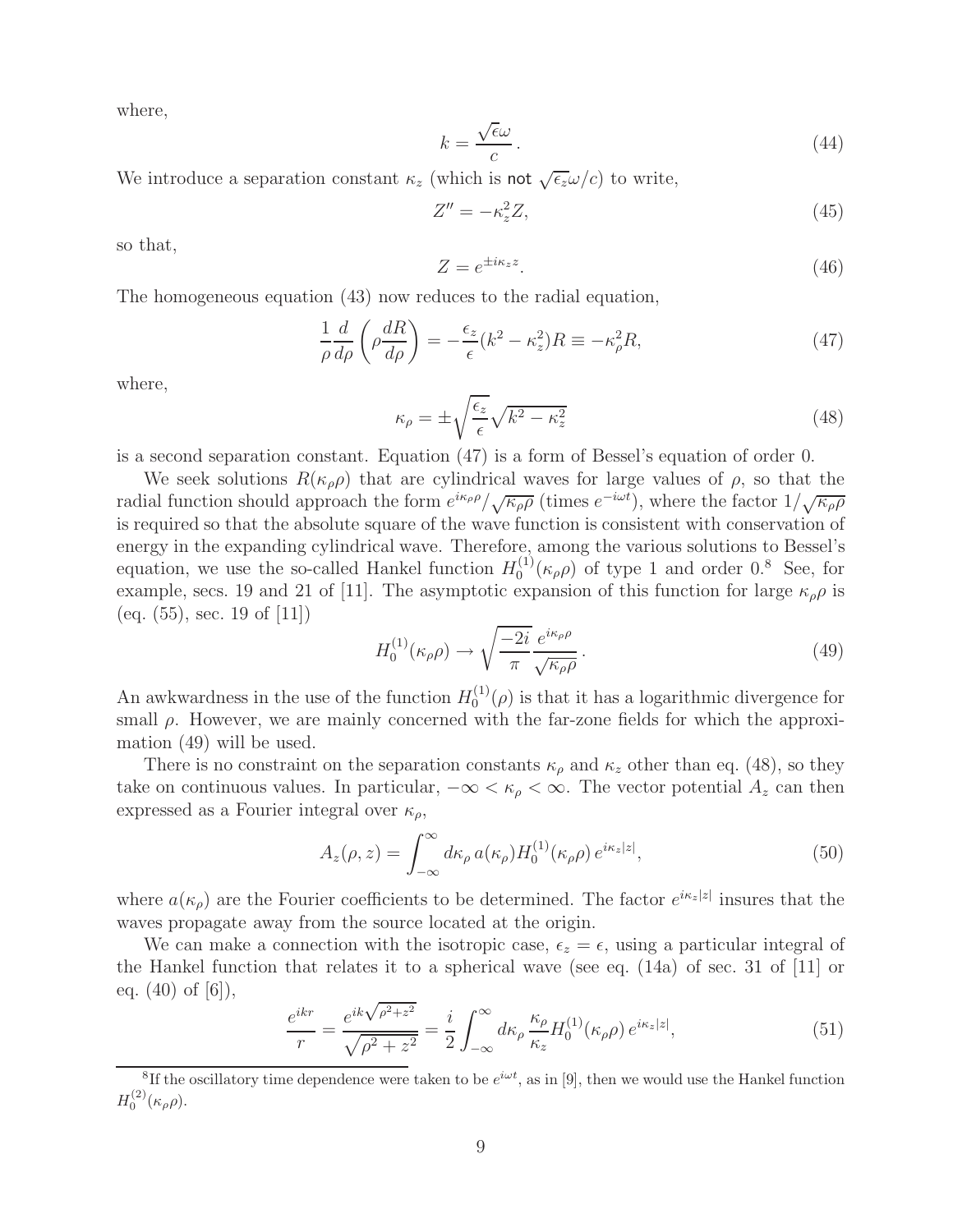where  $\kappa_z = \sqrt{k^2 - \kappa_\rho^2}$  in eq. (51). For a Hertzian dipole  $pe^{-i\omega t}\hat{z}$  in an isotropic dielectric medium it is well known (see, for example, sec. 9.2 of [14]) that the vector potential is given by

$$
A_z = -i\frac{kp}{\sqrt{\epsilon}}\frac{e^{ikr}}{r}.\tag{52}
$$

Thus, setting  $a(\kappa_\rho) = k p \kappa_\rho/2 \sqrt{\epsilon \kappa_z}$  in eq. (50) gives a representation in cylindrical coordinates of the vector potential (52) when  $\epsilon_z = \epsilon$ .

We argue that the vector potential can be obtained when  $\epsilon_z$  does not equal  $\epsilon$  by using the Fourier coefficient,  $a(\kappa_{\rho}) = \sqrt{\epsilon k p \kappa_{\rho}}/2\epsilon_z \kappa_z$ , where now  $\kappa_z = \sqrt{k^2 - \kappa_{\rho}^2 \epsilon/\epsilon_z}$  relates the separation constants  $\kappa_{\rho}$  and  $\kappa_{z}$ .<sup>9</sup> Then, the desired vector potential is,

$$
A_z(\rho, z) = \frac{\sqrt{\epsilon k p}}{2\epsilon_z} \int_{-\infty}^{\infty} d\kappa_\rho \frac{\kappa_\rho}{\kappa_z} H_0^{(1)}(\kappa_\rho \rho) e^{i\kappa_z |z|}.
$$
 (53)

Since the vector potential (53) is independent of  $\phi$ , the magnetic field  $\mathbf{B} = \nabla \times \mathbf{A}$  has only a  $\phi$  component,

$$
B_{\phi} = -\frac{\partial A_z}{\partial \rho} = -\frac{\sqrt{\epsilon k p}}{2\epsilon_z} \int_{-\infty}^{\infty} d\kappa_{\rho} \frac{\kappa_{\rho}^2}{\kappa_z} H_0^{(1)'}(\kappa_{\rho} \rho) e^{i\kappa_z|z|},\tag{54}
$$

where for large values of  $\kappa_{\rho}\rho$ ,

$$
H_0^{(1)'}(\kappa_\rho \rho) = \frac{dH_0^{(1)}(\kappa_\rho \rho)}{d\kappa_\rho \rho} \approx iH_0^{(1)}(\kappa_\rho \rho),\tag{55}
$$

recalling eq. (49). The magnetic field is transverse to both directions  $\hat{\rho}$  and  $\hat{\mathbf{r}}$  where  $r =$  $\sqrt{\rho^2 + z^2}$ , so the radiation is indeed transverse magnetic.

We can now deduce the electric displacement **D** from the magnetic field according to, eq. (4),

$$
D_{\rho} = -\frac{ic}{\omega} \frac{\partial B_{\phi}}{\partial z} = \mp \frac{\epsilon p}{2\epsilon_z} \int_{-\infty}^{\infty} d\kappa_{\rho} \kappa_{\rho}^2 H_0^{(1)'}(\kappa_{\rho} \rho) e^{i\kappa_z |z|}, \tag{56}
$$

$$
D_z = \frac{ic}{\omega \rho} \frac{\partial(\rho B_\phi)}{\partial \rho}, \qquad (57)
$$

although this gives a relatively simple form only for  $D_{\rho}$ . We can also obtain the electric field **E** from eq.  $(3)$ , once we have the scalar potential V. Recalling eq.  $(36)$ , we find

$$
V = \frac{i}{\omega} \frac{\partial V}{\partial t} = -\frac{ic}{\epsilon \omega} \frac{\partial A_z}{\partial z}.
$$
\n(58)

Thus,

$$
E_{\rho} = -\frac{\partial V}{\partial \rho} = \frac{ic}{\epsilon \omega} \frac{\partial^2 A_z}{\partial \rho \partial z} = \mp \frac{p}{2\epsilon_z} \int_{-\infty}^{\infty} d\kappa_{\rho} \,\kappa_{\rho}^2 H_0^{(1)'}(\kappa_{\rho} \rho) \, e^{i\kappa_z |z|},\tag{59}
$$

<sup>9</sup>Equation (52) indicates that the Fourier coefficient a for a uniaxial medium should vary as  $1/\sqrt{ }$  $\epsilon^p \epsilon_z^q$ where  $p + q = 1$ . That the correct choice is  $p = -1$ ,  $q = 2$  is not self evident, but is confirmed in sec. 3.1.1.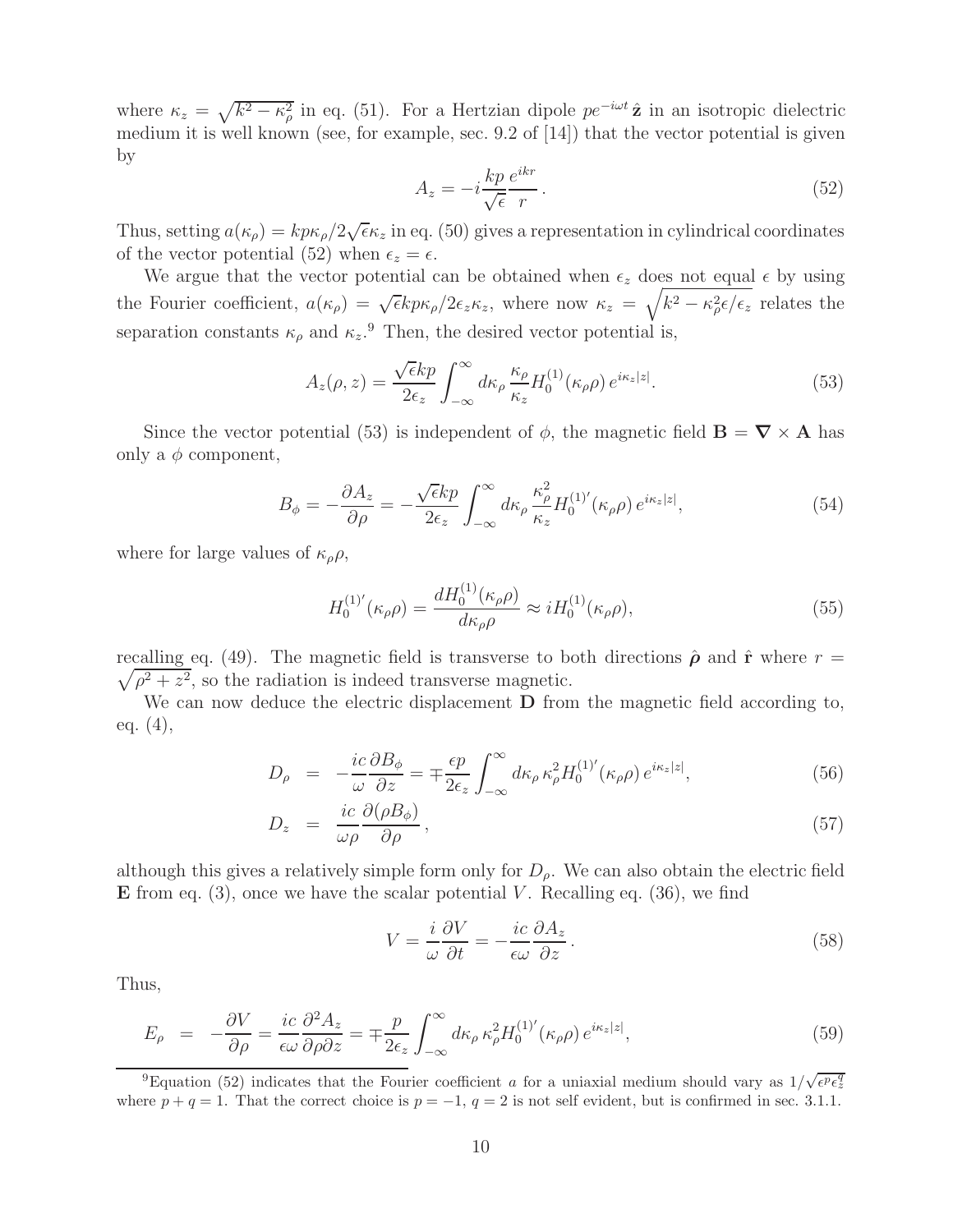$$
E_z = -\frac{\partial V}{\partial z} - \frac{1}{c} \frac{\partial A_z}{\partial t} = \frac{ic}{\epsilon \omega} \frac{\partial^2 A_z}{\partial z^2} + \frac{i\omega}{c} A_z = \frac{ip}{2\epsilon_z} \int_{-\infty}^{\infty} d\kappa_\rho \frac{\kappa_\rho}{\kappa_z} (k^2 - \kappa_z^2) H_0^{(1)}(\kappa_\rho \rho) e^{i\kappa_z |z|}
$$
  

$$
= \frac{i\epsilon p}{2\epsilon_z^2} \int_{-\infty}^{\infty} d\kappa_\rho \frac{\kappa_\rho^3}{\kappa_z} H_0^{(1)}(\kappa_\rho \rho) e^{i\kappa_z |z|}, \tag{60}
$$

using eq.  $(48)$ . Then, from eqs.  $(1)$ ,  $(56)$  and  $(59)-(60)$ , the nonzero electric field components are, in cylindrical coordinates,

$$
E_{\rho} = \mp \frac{p}{2\epsilon_z} \int_{-\infty}^{\infty} d\kappa_{\rho} \kappa_{\rho}^2 H_0^{(1)'}(\kappa_{\rho} \rho) e^{i\kappa_z |z|}, \qquad (61)
$$

$$
E_z = \frac{i\epsilon p}{2\epsilon_z^2} \int_{-\infty}^{\infty} d\kappa_\rho \frac{\kappa_\rho^3}{\kappa_z} H_0^{(1)}(\kappa_\rho \rho) e^{ik_z|z|}, \tag{62}
$$

$$
D_{\rho} = \mp \frac{\epsilon p}{2\epsilon_z} \int_{-\infty}^{\infty} d\kappa_{\rho} \kappa_{\rho}^2 H_0^{(1)'}(\kappa_{\rho} \rho) e^{i\kappa_z|z|}, \qquad (63)
$$

$$
D_z = \frac{i\epsilon p}{2\epsilon_z} \int_{-\infty}^{\infty} d\kappa_\rho \frac{\kappa_\rho^3}{\kappa_z} H_0^{(1)}(\kappa_\rho \rho) e^{i\kappa_z|z|}.
$$
 (64)

To gain insight as to the behavior of the fields in the far zone, we approximate the integrals (61)-(64) using the so-called method of steepest descent. We note that spherical coordinates  $(r, \theta, \phi)$  are related to the cylindrical coordinates  $(\rho, \phi, z)$  by,

$$
\rho = r \sin \theta, \qquad z = r \cos \theta,\tag{65}
$$

and that the relation (48) between the separation constants  $\kappa_{\rho}$  and  $\kappa_{z}$  can be rewritten as,

$$
\frac{\epsilon}{\epsilon_z} \kappa_\rho^2 + \kappa_z^2 = k^2,\tag{66}
$$

which suggests a change of variables [7],

$$
\sqrt{\frac{\epsilon}{\epsilon_z}} \kappa_\rho = k \sin \alpha, \qquad \kappa_z = k \cos \alpha. \tag{67}
$$

We will approximate the integrals for large values of  $\kappa_{\rho}\rho$ , where the asymptotic expansion (49) of the Hankel function can now be written as,

$$
H_0^{(1)}(\kappa_\rho \rho) \to \sqrt{\frac{-2i}{\pi}} \frac{e^{i\sqrt{\epsilon_z/\epsilon}kr\sin\alpha\sin\theta}}{\sqrt{\sqrt{\epsilon_z/\epsilon}kr\sin\alpha\sin\theta}}.
$$
 (68)

We illustrate this technique first with the known integral (51) for the case that  $\epsilon_z = \epsilon$ ,

$$
\frac{e^{ikr}}{r} \equiv I = \frac{i}{2} \int_{-\infty}^{\infty} d\kappa_{\rho} \frac{\kappa_{\rho}}{\kappa_{z}} H_{0}^{(1)}(\kappa_{\rho}\rho) e^{i\kappa_{z}|z|} \approx \sqrt{\frac{ik}{2\pi r \sin\theta}} \int d\alpha \sqrt{\sin\alpha} e^{ikr \cos(\alpha-\theta)}.
$$
 (69)

We make a second change of variables,

$$
\cos(\alpha - \theta) = 1 + i\beta^2, \qquad \sin(\alpha - \theta) = \beta\sqrt{-2i}\sqrt{1 + i\beta^2/2}, \qquad d\alpha = \frac{\sqrt{-2i} d\beta}{\sqrt{1 + i\beta^2/2}}, \tag{70}
$$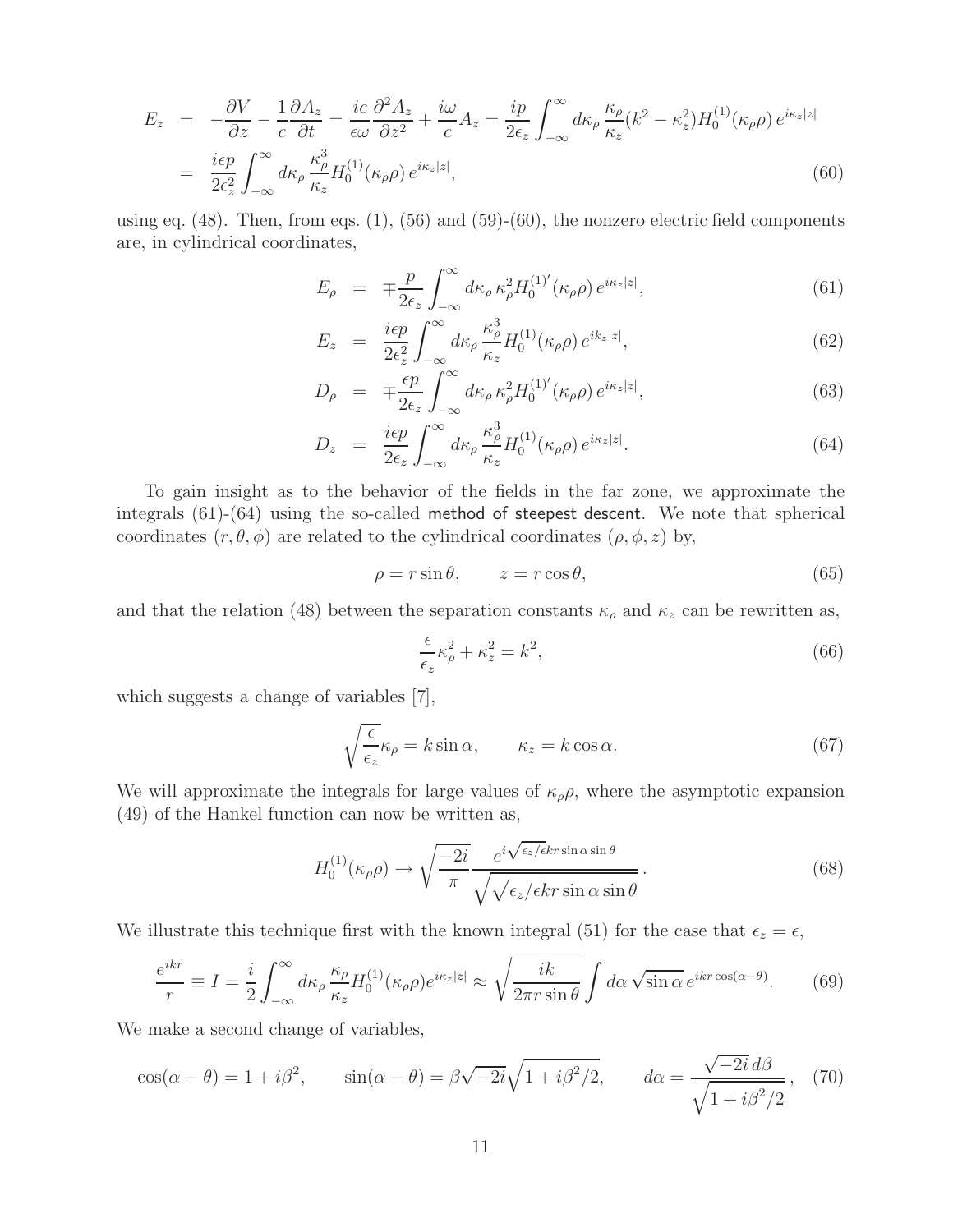to cast eq. (69) into the form of a Gaussian integral where the resulting Gaussian factor  $e^{-kr\beta^2}$  is maximal for  $\beta = 0$  at which point sin  $\alpha = \sin \theta$ . Then, as expected,

$$
I \approx e^{ikr} \sqrt{\frac{k}{\pi r \sin \theta}} \int d\beta \frac{\sqrt{\sin \alpha}}{\sqrt{1 + i \beta^2 / 2}} e^{-kr\beta^2} \approx e^{ikr} \sqrt{\frac{k}{\pi r}} \int d\beta \, e^{-kr\beta^2} = \frac{e^{ikr}}{r},\qquad(71)
$$

where the heart<sup>10</sup> of the method of steepest descent is the approximation,

$$
\int d\beta f(\beta)e^{-kr\beta^2} \approx f(0) \int d\beta e^{-kr\beta^2} = \sqrt{\frac{\pi}{kr}}f(0). \tag{72}
$$

Turning now to the integrals (61)-(64), we approximate  $E_z$  for  $z > 0$  as,

$$
E_z = \frac{i\epsilon p}{2\epsilon_z^2} \int_{-\infty}^{\infty} d\kappa_\rho \frac{\kappa_\rho^3}{\kappa_z} H_0^{(1)}(\kappa_\rho \rho) e^{i\kappa_z z}
$$
  

$$
\approx \frac{k^2 p}{\epsilon} \sqrt{\frac{i k \sqrt{\epsilon/\epsilon_z}}{2\pi r \sin \theta}} \int d\alpha \sin^{5/2} \alpha e^{i(\omega/c)r(\sqrt{\epsilon_z} \sin \alpha \sin \theta + \sqrt{\epsilon} \cos \alpha \cos \theta)}.
$$
 (73)

We desire that the wave at point **r** =  $(\rho, 0, z)$  appears locally to be a plane wave with the form,

$$
e^{i(\mathbf{k}\cdot\mathbf{r}-\omega t)} = e^{i[(\omega/c)\mathbf{n}\cdot\mathbf{r}-\omega t]} = e^{i[(\omega/c)r\sqrt{\epsilon_z\sin^2\theta + \epsilon\cos^2\theta} - \omega t]},\tag{74}
$$

recalling eqs. (7) and (30). Therefore, we make the change of variables,

$$
\sqrt{\epsilon_z} \sin \alpha \sin \theta + \sqrt{\epsilon} \cos \alpha \cos \theta = \sqrt{\epsilon_z \sin^2 \theta + \epsilon \cos^2 \theta + i \sqrt{\epsilon} \beta^2},
$$
\n(75)

$$
\sqrt{\epsilon_z} \cos \alpha \sin \theta - \sqrt{\epsilon} \sin \alpha \cos \theta = -\epsilon^{1/4} \beta \sqrt{-2i} \sqrt{(\epsilon_z \sin^2 \theta + \epsilon \cos^2 \theta)^{1/2} + i \sqrt{\epsilon} \beta^2 / 2},
$$
(76)

$$
d\alpha = \frac{\sqrt{-2i}\epsilon^{1/4} d\beta}{\sqrt{(\epsilon_z \sin^2 \theta + \epsilon \cos^2 \theta)^{1/2} + i\sqrt{\epsilon}\beta^2/2}}.
$$
 (77)

When  $\beta = 0$ , we have,

$$
\cos \alpha = \frac{\sqrt{\epsilon} \cos \theta}{\sqrt{\epsilon_z \sin^2 \theta + \epsilon \cos^2 \theta}}, \quad \text{and} \quad \sin \alpha = \frac{\sqrt{\epsilon_z} \sin \theta}{\sqrt{\epsilon_z \sin^2 \theta + \epsilon \cos^2 \theta}}. \tag{78}
$$

Then, eq. (73) can be approximated as,

$$
E_z \approx \frac{k^2 p}{\epsilon} \sqrt{\frac{k \sqrt{\epsilon/\epsilon_z}}{\pi r} \frac{\epsilon^{1/4} \epsilon_z^{5/4}}{(\epsilon_z \sin^2 \theta + \epsilon \cos^2 \theta)^{3/2}} \sin^2 \theta e^{i(\omega/c)r \sqrt{\epsilon_z \sin^2 \theta + \epsilon \cos^2 \theta}} \int d\beta e^{-kr\beta^2}
$$
  
= 
$$
\frac{\epsilon_z k^2 p}{\sqrt{\epsilon}r} \frac{\sin^2 \theta}{(\epsilon_z \sin^2 \theta + \epsilon \cos^2 \theta)^{3/2}} e^{i(\omega/c)r \sqrt{\epsilon_z \sin^2 \theta + \epsilon \cos^2 \theta}}.
$$
(79)

<sup>10</sup>There are also issues of the contour of integration in the complex plane, which we naively ignore here. For discussion, see sec. 6.2 of [12] and the appendices of [13].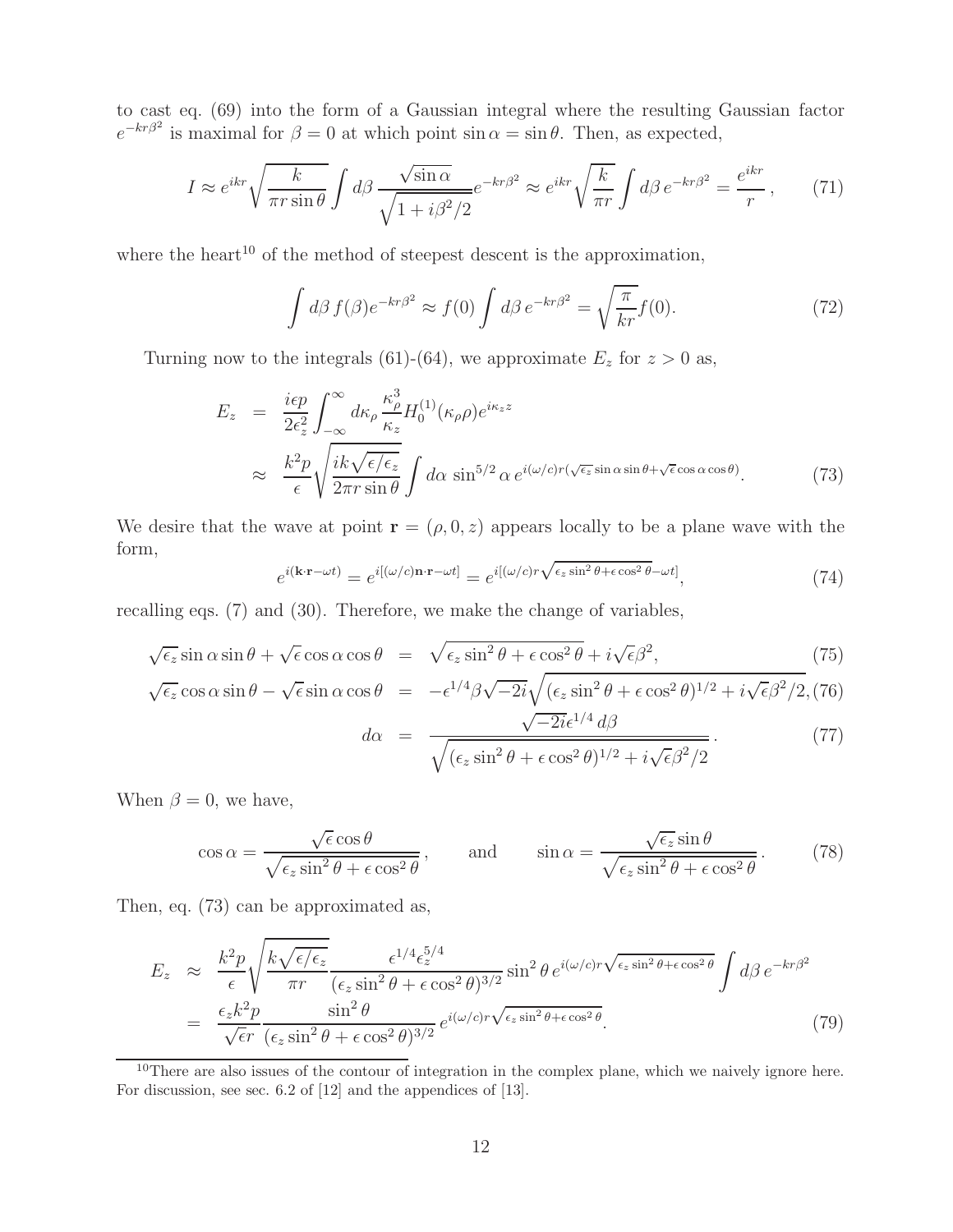If follows that,

$$
D_z = \epsilon_z E_z \approx \frac{\epsilon_z^2 k^2 p}{\sqrt{\epsilon r}} \frac{\sin^2 \theta}{(\epsilon_z \sin^2 \theta + \epsilon \cos^2 \theta)^{3/2}} e^{i(\omega/c)r\sqrt{\epsilon_z \sin^2 \theta + \epsilon \cos^2 \theta}}.
$$
 (80)

Similarly, eqs. (55) and (61) for  $z > 0$  and  $\kappa_{\rho} \rho \gg 1$  lead to,

$$
E_{\rho} = -\frac{p}{2\epsilon_{z}} \int_{-\infty}^{\infty} d\kappa_{\rho} \kappa_{\rho}^{2} H_{0}^{(1)'}(\kappa_{\rho}\rho) e^{i\kappa_{z}z} \approx -\frac{ip}{2\epsilon_{z}} \int_{-\infty}^{\infty} d\kappa_{\rho} \kappa_{\rho}^{2} H_{0}^{(1)}(\kappa_{\rho}\rho) e^{i\kappa_{z}z}
$$
  

$$
\approx -\frac{k^{2}p}{\epsilon} \sqrt{\frac{ik\sqrt{\epsilon_{z}/\epsilon}}{2\pi r \sin \theta}} \int d\alpha \cos \alpha \sin^{3/2} \alpha e^{i(\omega/c)r(\sqrt{\epsilon_{z}} \sin \alpha \sin \theta + \sqrt{\epsilon} \cos \alpha \cos \theta)}
$$
  

$$
\approx -\frac{\epsilon_{z}k^{2}p}{\sqrt{\epsilon}r} \frac{\cos \theta \sin \theta}{(\epsilon_{z} \sin^{2} \theta + \epsilon \cos^{2} \theta)^{3/2}} e^{i(\omega/c)r\sqrt{\epsilon_{z} \sin^{2} \theta + \epsilon \cos^{2} \theta}},
$$
(81)

and so,

$$
D_{\rho} = \epsilon E_{\rho} \approx -\frac{\epsilon_{z}\sqrt{\epsilon}k^{2}p}{r} \frac{\cos\theta\sin\theta}{(\epsilon_{z}\sin^{2}\theta + \epsilon\cos^{2}\theta)^{3/2}} e^{i(\omega/c)r\sqrt{\epsilon_{z}\sin^{2}\theta + \epsilon\cos^{2}\theta}}.
$$
 (82)

For completeness, we use eqs. (9), (30), (79) and (81) to find the magnetic field in the far zone,

$$
B_{\phi} \approx n_{z} E_{\rho} - n_{\rho} E_{z}
$$
  

$$
\approx -\frac{\epsilon_{z} k^{2} p}{\sqrt{\epsilon} r} \frac{\sin \theta}{\epsilon_{z}^{2} \sin^{2} \theta + \epsilon \cos^{2} \theta} e^{i(\omega/c)r \sqrt{\epsilon_{z} \sin^{2} \theta + \epsilon \cos^{2} \theta}}.
$$
 (83)

As anticipated in sec. 2.1, the electric field of the extraordinary wave is transverse in the far zone,

$$
E_r = E_\rho \sin \theta + E_z \cos \theta \approx 0,\tag{84}
$$

so the (time-average) Poynting vector  $\langle S \rangle$  is radial there. However, the electric displacement **D** has a nonzero longitudinal component, and the wave vector **k**, which points in the direction  $\mathbf{D} \times \mathbf{B}$ , is not radial. The wavefronts and "rays" of the wave vector have been sketched in the figure on p. 5 for a case when  $\epsilon_z > \epsilon$ .

The only nonzero component of the electric field in spherical coordinates in the far zone is  $E_{\theta} = B_{\phi}/n_r = B_{\phi}/(n_{\rho} \sin \theta + n_z \cos \theta) = B_{\phi}/\sqrt{\epsilon_z \sin^2 \theta + \epsilon \cos^2 \theta}$  according to eqs. (9) and (30). We confirm this using eqs. (79) and (81) by noting that,

$$
E_{\theta} = E_{\rho} \cos \theta - E_{z} \sin \theta
$$
  
\n
$$
\approx -\frac{\epsilon_{z} k^{2} p}{\sqrt{\epsilon} r} \frac{\sin \theta}{(\epsilon_{z} \sin^{2} \theta + \epsilon \cos^{2} \theta)^{3/2}} e^{i(\omega/c)r \sqrt{\epsilon_{z} \sin^{2} \theta + \epsilon \cos^{2} \theta}}.
$$
 (85)

The time-average energy flux (Poynting vector) is purely radial in the far zone,

$$
\langle \mathbf{S} \rangle = \frac{c}{8\pi} Re(\mathbf{E} \times \mathbf{B}^*) = \frac{c}{8\pi} Re(E_{\theta} B_{\phi}^*) \hat{\mathbf{r}}
$$
  

$$
\approx \frac{c}{8\pi} \frac{\epsilon_z^2 k^4 p^2}{\epsilon r^2} \frac{\sin^2 \theta}{(\epsilon_z \sin^2 \theta + \epsilon \cos^2 \theta)^{5/2}} \hat{\mathbf{r}}.
$$
 (86)

Since the magnetic field is transverse both in the near and far zones, we can say that the extraordinary wave is a TEM (transverse electromagnetic) wave in the far zone.

In the near zone only the magnetic field is transverse, so the term transverse magnetic characterizes the extraordinary wave at any distance from a point source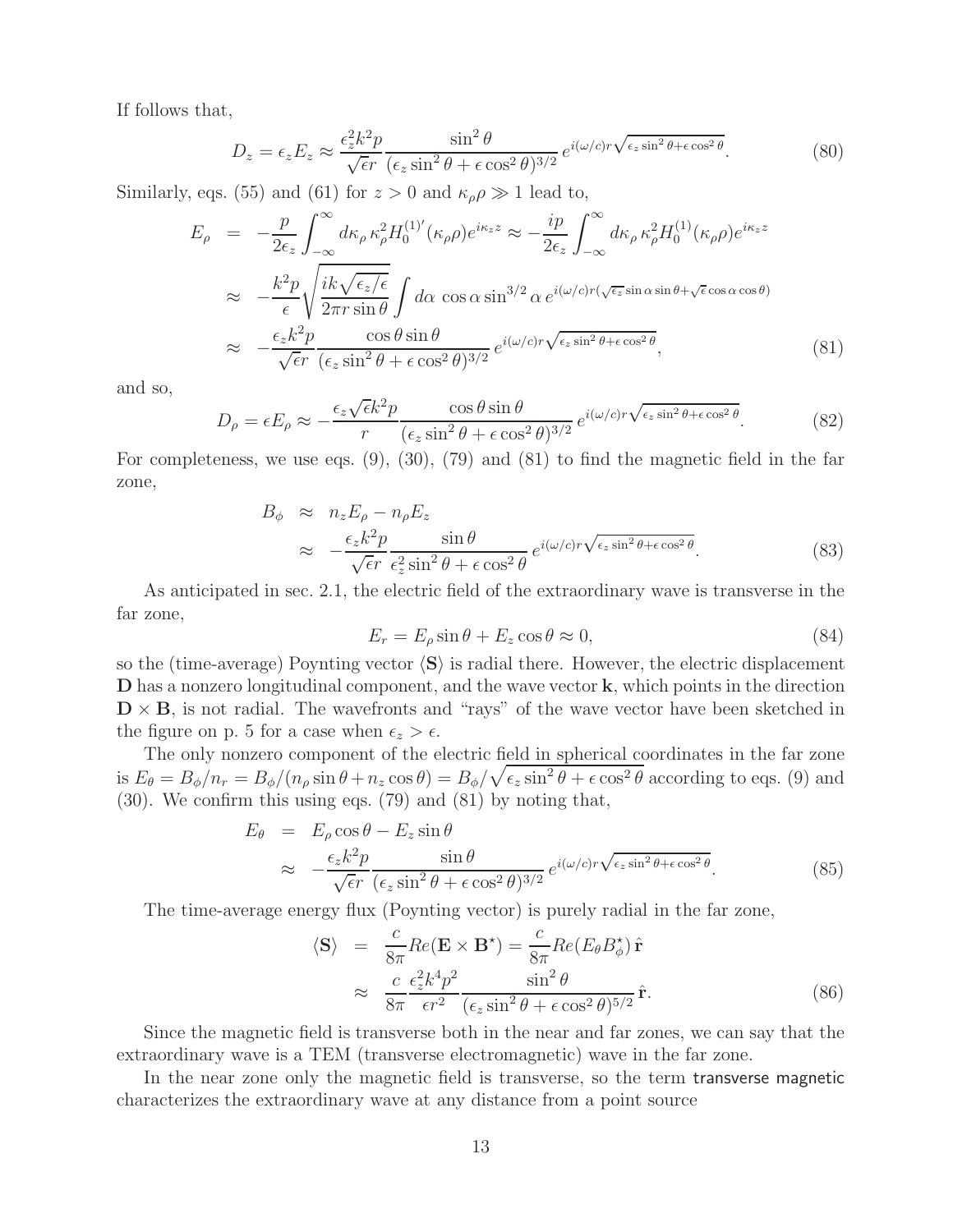### **2.4 Transverse Electric Waves**

Instead of enforcing the gauge condition (35), we can set,

$$
\nabla \cdot \mathbf{A} + \frac{\epsilon_z}{c} \frac{\partial V}{\partial t} = 0.
$$
 (87)

This choice is particularly appropriate if the current density has no z component, as in this case the z component of eq. (33) admits the trivial solution  $A_z = 0$ .

When  $J_z = 0$ , we restrict our attention to the case that the current is purely azimuthal:  $\mathbf{J} = J_{\phi} \phi$ . Then, the vector potential will have only a  $\phi$  component as well.

We further restrict our attention to the case of current loops of radius small compared to a wavelength, so that  $J_{\phi}$  and  $A_{\phi}$  are both independent of  $\phi$ . Then,  $\nabla \cdot \mathbf{A} = 0$ , and from eq.  $(87)$  the scalar potential V is constant in time and can be set to zero. Thus, the electric field,  $\mathbf{E} = -\partial \mathbf{A}/\partial ct$ , also has only a  $\phi$  component, so the solution in this case can be characterized as transverse electric (TE).

Then, the wave equation for  $A_{\phi}$  follows from eq. (33) as,

$$
\nabla^2 A_{\phi} - \frac{\epsilon}{c^2} \frac{\partial^2 A_{\phi}}{\partial t^2} = -\frac{4\pi}{c} J_{\phi}.
$$
\n(88)

This is identical to the form of the wave equation for an isotropic dielectric medium with dielectric constant  $\epsilon$  that is excited by purely azimuthal currents.

We consider the limiting case of a Hertzian (point) magnetic dipole,

$$
\mathbf{m} = me^{-i\omega t}\,\hat{\mathbf{z}},\tag{89}
$$

for which eq.  $(88)$  has the well-known solution<sup>11</sup>

$$
\mathbf{A} = k\hat{\mathbf{r}} \times \mathbf{m} \frac{e^{ikr}}{r} \left( i - \frac{1}{kr} \right),\tag{90}
$$

where the wave number is given by,

$$
k = \frac{\sqrt{\epsilon}\omega}{c} \,. \tag{91}
$$

The electric and magnetic fields follow from eqs. (3) and (90) as,

$$
\mathbf{E} = -\frac{k^2}{\sqrt{\epsilon}} \hat{\mathbf{r}} \times \mathbf{m} \frac{e^{ikr}}{r} \left( 1 - \frac{1}{ikr} \right), \tag{92}
$$

$$
\mathbf{B} = -k^2 \hat{\mathbf{r}} \times (\hat{\mathbf{r}} \times \mathbf{m}) \frac{e^{ikr}}{r} + [3(\hat{\mathbf{r}} \cdot \mathbf{m})\hat{\mathbf{r}} - \mathbf{m}] \frac{e^{ikr}}{r} \left(\frac{1}{r^3} - \frac{ik}{r^2}\right). \tag{93}
$$

Because the electric field **E** has no z component, the electric displacement is given simply by,

$$
\mathbf{D} = \epsilon \mathbf{E},\tag{94}
$$

even though the medium is anisotropic.

<sup>&</sup>lt;sup>11</sup>See, for example, sec. 9.3 of  $[14]$ .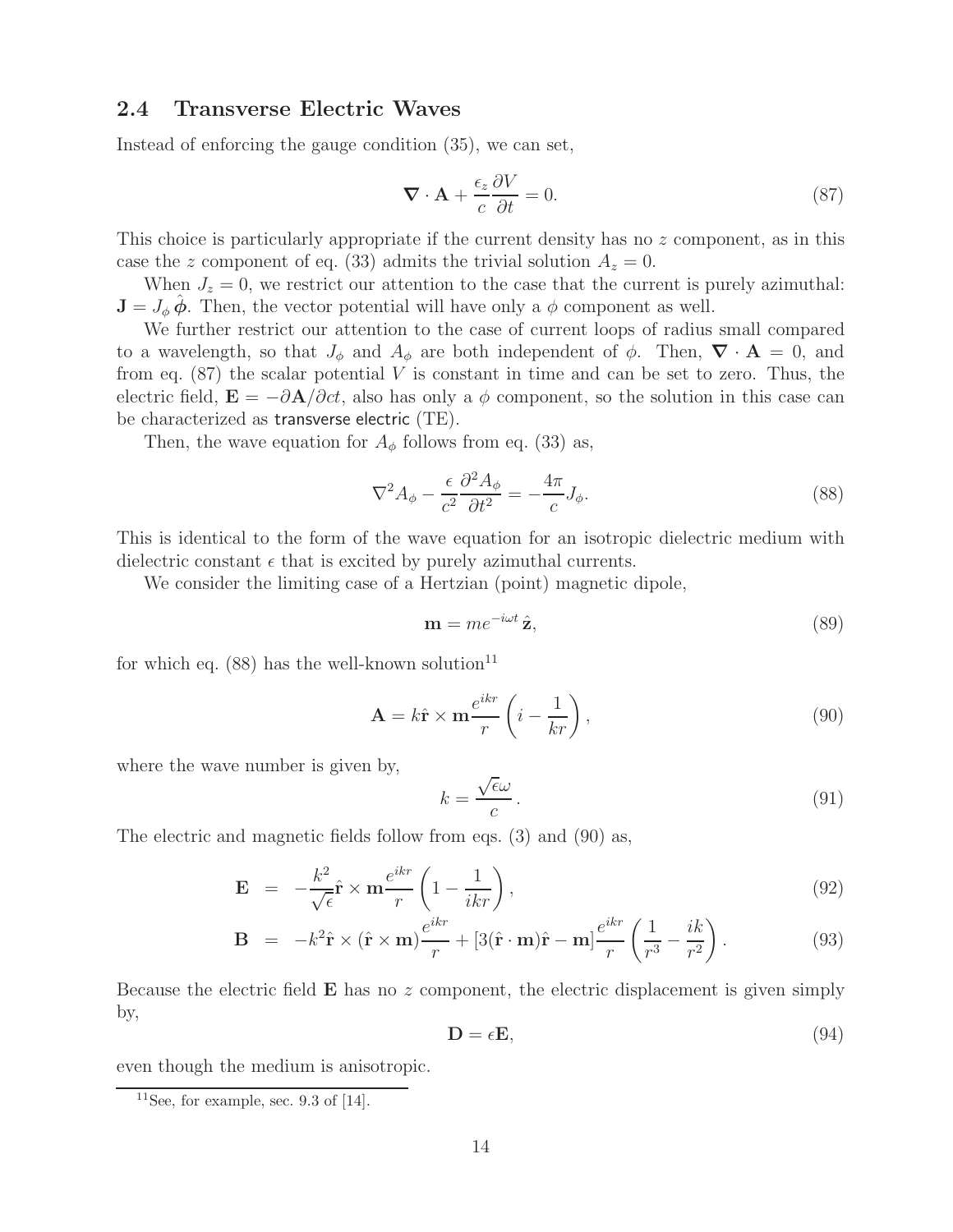Since the fields **B**, **D** and **E** are the same as would occur for a Hertzian magnetic dipole in an isotropic dielectric with constant  $\epsilon$ , we can say that the case of a magnetic dipole oriented along the z axis leads to ordinary radiation, in the language of birefringence.

In the far zone, both **B** and **E** are purely transverse,

$$
\mathbf{E}_{\text{far}} = -\frac{k^2}{\sqrt{\epsilon}} \hat{\mathbf{r}} \times \mathbf{m} \frac{e^{ikr}}{r}, \qquad \mathbf{B}_{\text{far}} = \sqrt{\epsilon} \hat{\mathbf{r}} \times \mathbf{E}_{\text{far}}, \qquad (95)
$$

so a Hertzian magnetic dipole oriented along the  $z$  axis of a uniaxial dielectric medium actually produces TEM (transverse electromagnetic) radiation in the far zone. The timeaverage energy flux (Poynting) vector,

$$
\langle \mathbf{S}_{\text{far}} \rangle = \frac{c}{8\pi} Re(\mathbf{E}_{\text{far}} \times \mathbf{B}_{\text{far}}^*) = \frac{c}{8\pi} \sqrt{\epsilon} |\mathbf{E}_{\text{far}}|^2 \hat{\mathbf{r}} = \frac{c}{8\pi} \frac{k^4 m^2}{\sqrt{\epsilon r^2}} \sin^2 \theta \hat{\mathbf{r}},
$$
(96)

is purely radial at large distances from the source.<sup>12</sup>

### **A Appendix: The Scaling Method of Clemmow**

An interesting method of scaling solutions of Maxwell's equations in vacuum to ones in a uniform dielectric medium has been given by Clemmow [16].

We again restrict our attention to media of unit permeability.

Suppose that for a known current density  $J^0e^{-i\omega t}$  (and the related charge density  $\rho^0e^{-i\omega t}$  =  $-(i/\omega)\nabla^0 \cdot \mathbf{J}^0 e^{-i\omega t}$  surrounded by vacuum we know the solutions  $\mathbf{E}^0$  and  $\mathbf{B}^0$  to Maxwell's equations (2). We develop a scaling procedure by emphasizing the third and fourth Maxwell equations. Once the method is in hand we verify that it is consistent with the first two Maxwell equations. So, we first consider the vacuum Maxwell equations,

$$
\frac{\partial E_z^0}{\partial y^0} - \frac{\partial E_y^0}{\partial z^0} = i\omega B_x^0, \qquad \frac{\partial E_x^0}{\partial z^0} - \frac{\partial E_z^0}{\partial x^0} = i\omega B_y^0, \qquad \frac{\partial E_y^0}{\partial x^0} - \frac{\partial E_x^0}{\partial y^0} = i\omega B_z^0,\tag{97}
$$

$$
\frac{\partial B_z^0}{\partial y^0} - \frac{\partial B_y^0}{\partial z^0} = -i\omega E_x^0 + \frac{4\pi}{c} J_x^0, \qquad \frac{\partial B_x^0}{\partial z^0} - \frac{\partial B_z^0}{\partial x^0} = -i\omega E_y^0 + \frac{4\pi}{c} J_y^0,
$$

$$
\frac{\partial B_y^0}{\partial x^0} - \frac{\partial B_x^0}{\partial y^0} = -i\omega E_z^0 + \frac{4\pi}{c} J_z^0,
$$
(98)

where we write the rectangular spatial coordinates in vacuum as  $(x^0, y^0, z^0)$ .

The corresponding equations for a current distribution  $\mathbf{J}e^{-i\omega t}$  in an anisotropic medium where  $D_i = \epsilon_i E_i$  are, of course,

$$
\frac{\partial E_z}{\partial y} - \frac{\partial E_y}{\partial z} = i\omega B_x, \qquad \frac{\partial E_x}{\partial z} - \frac{\partial E_z}{\partial x} = i\omega B_y, \qquad \frac{\partial E_y}{\partial x} - \frac{\partial E_x}{\partial y} = i\omega B_z,\tag{99}
$$

 $12$ For a point dipole the time-average Poynting vector is purely radial in the near zone as well, as discussed in [14, 15].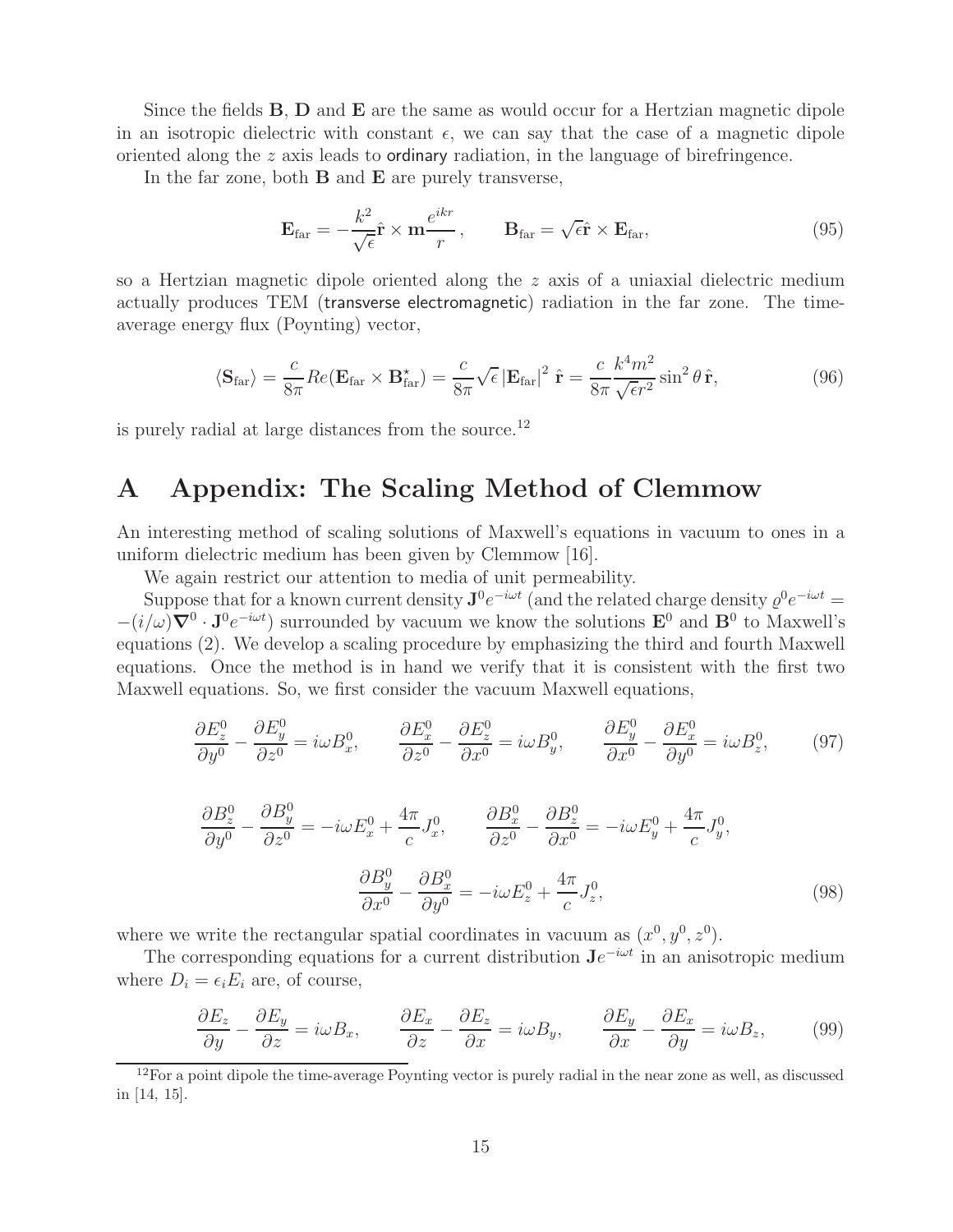$$
\frac{\partial B_z}{\partial y} - \frac{\partial B_y}{\partial z} = -i\omega \epsilon_x E_x + \frac{4\pi}{c} J_x, \qquad \frac{\partial B_x}{\partial z} - \frac{\partial B_z}{\partial x} = -i\omega \epsilon_y E_y + \frac{4\pi}{c} J_y,
$$

$$
\frac{\partial B_y}{\partial x} - \frac{\partial B_x}{\partial y} = -i\omega \epsilon_z E_z + \frac{4\pi}{c} J_z,
$$
(100)

We now seek under what conditions solutions to eqs.  $(97)-(98)$  can be scaled to provide solutions to eqs. (98)-(99) via the linear scaling relations,

$$
x^{0} = \alpha x, \qquad y^{0} = \beta y, \qquad z^{0} = \gamma z,
$$
  
\n
$$
B_{x} = b_{x} B_{x}^{0}, \qquad B_{y} = b_{y} B_{y}^{0}, \qquad B_{z} = b_{z} B_{z}^{0},
$$
  
\n
$$
E_{x} = e_{x} E_{x}^{0}, \qquad E_{y} = e_{y} E_{y}^{0}, \qquad E_{z} = e_{z} E_{z}^{0},
$$
  
\n
$$
J_{x}^{0} = j_{x} J_{x}, \qquad J_{y}^{0} = j_{y} J_{y}, \qquad J_{z}^{0} = j_{z} J_{z},
$$
  
\n(101)

where  $\alpha$ ,  $\beta$ ,  $\gamma$ ,  $b_x$ ,  $b_y$ ,  $b_z$ ,  $e_x$ ,  $e_y$ ,  $e_z$ ,  $e_x$ ,  $e_y$  and  $e_z$  are nonzero constants.

If both terms on the lefthand sides of each of eq. (99) are to scale the same way, we must have,

 $\beta e_z = \gamma e_y, \qquad \gamma e_x = \alpha e_z, \qquad \alpha e_y = \beta e_x,$ (102)

which can be satisfied provided,

$$
e_x = \alpha p, \qquad e_y = \beta p, \qquad e_z = \gamma p,\tag{103}
$$

where p is a nonzero constant. Similarly, if both terms on the lefthand sides of each of eq. (100) are to scale the same way, we must have,

$$
b_x = \alpha q, \qquad b_y = \beta q, \qquad b_z = \gamma q,
$$
\n(104)

where  $q$  is a nonzero constant.

For all three components of eq. (99) to be the same multiple of the corresponding components of eq. (97), we must also have,

$$
\frac{q}{p} = \frac{\gamma \beta}{\alpha} = \frac{\alpha \gamma}{\beta} = \frac{\alpha \beta}{\gamma}.
$$
\n(105)

However, this implies that  $\alpha = \beta = \gamma$ , and the proposed scaling is isotropic. To have an anisotropic scaling, we must be able to ignore one of the three equalities in eq. (105). This is possible in case the solutions are **transverse magnetic** (TM) with respect to  $x, y$  or  $z$ .

### **A.1 Transverse Magnetic Fields**

For example, suppose the vacuum solutions are transverse magnetic with respect to the z axis:  $B_z^0 = 0$ . Then, eq. (105) reduces to,

$$
\frac{q}{p} = \frac{\gamma \beta}{\alpha} = \frac{\alpha \gamma}{\beta},\tag{106}
$$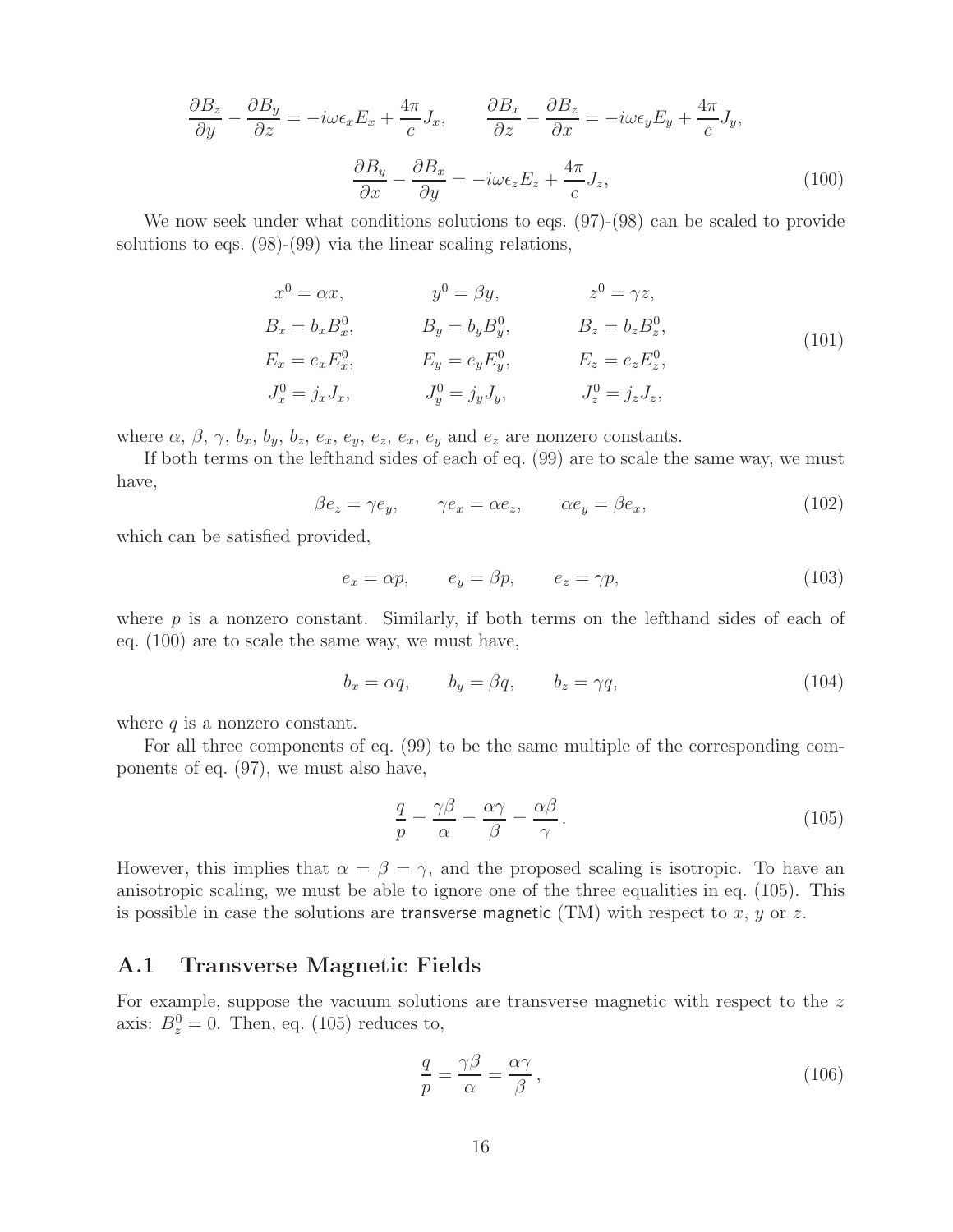which can be satisfied if

$$
\alpha = \beta, \qquad \frac{q}{p} = \gamma. \tag{107}
$$

Using the relations  $(103)$ ,  $(104)$  and  $(107)$ , eq.  $(100)$  can be written as,

$$
-\frac{\partial B_y^0}{\partial z^0} = -i\omega \frac{\epsilon_x}{\gamma^2} E_x^0 + \frac{4\pi}{c} \frac{J_x^0}{\alpha \gamma q j_x}, \qquad \frac{\partial B_x^0}{\partial z^0} = -i\omega \frac{\epsilon_y}{\gamma^2} E_y^0 + \frac{4\pi}{c} \frac{J_y^0}{\alpha \gamma q j_y},
$$

$$
\frac{\partial B_y^0}{\partial x^0} - \frac{\partial B_x^0}{\partial y^0} = -i\omega \frac{\epsilon_z}{\alpha^2} E_z^0 + \frac{4\pi}{c} \frac{J_z^0}{\alpha^2 q j_z}, \qquad (108)
$$

For these to be the same as eq. (98), we require that,

$$
1 = \frac{\epsilon_x}{\gamma^2} = \frac{\epsilon_y}{\gamma^2} = \frac{\epsilon_z}{\alpha^2} = \alpha \gamma q j_x = \alpha \gamma q j_y = \alpha^2 q j_z.
$$
 (109)

We learn that the scaling method will not work for the most general anisotropic, linear dielectric medium, but it will succeed for an uniaxial medium where  $\epsilon_x = \epsilon_y \equiv \epsilon$ . Then,  $\alpha =$  $\beta = \sqrt{\epsilon_z}$  and  $\gamma = \sqrt{\epsilon}$ . We also see that any value of q is viable, so we take  $q = 1/\alpha^2 = 1/\epsilon_z$  $\psi - \sqrt{\epsilon}z$  and  $\gamma - \sqrt{\epsilon}$ . We also see that any value of q is viable, so to make  $j_z = 1$ . Then,  $p = 1/\epsilon_z\sqrt{\epsilon}$ , and the scaling coefficients are,

$$
\alpha = \sqrt{\epsilon_z}, \qquad \beta = \sqrt{\epsilon_z}, \qquad \gamma = \sqrt{\epsilon},
$$
  
\n
$$
b_x = \frac{1}{\sqrt{\epsilon_z}}, \qquad b_y = \frac{1}{\sqrt{\epsilon_z}}, \qquad b_z = \frac{\sqrt{\epsilon}}{\epsilon_z},
$$
  
\n
$$
e_x = \frac{1}{\sqrt{\epsilon_z}}, \qquad e_y = \frac{1}{\sqrt{\epsilon_z}}, \qquad e_z = \frac{1}{\epsilon_z},
$$
  
\n
$$
j_x = \sqrt{\frac{\epsilon_z}{\epsilon}}, \qquad j_y = \sqrt{\frac{\epsilon_z}{\epsilon}}, \qquad j_z = 1.
$$
\n(110)

The scaling relations for transverse magnetic fields are thus,

$$
x_0 = \sqrt{\epsilon_z} x, \qquad y_0 = \sqrt{\epsilon_z} y, \qquad z_0 = \sqrt{\epsilon} z.
$$
 (111)

$$
E_x(\mathbf{r}) = \frac{1}{\sqrt{\epsilon \epsilon_z}} E_x^0(\mathbf{r}^0), \qquad E_y(\mathbf{r}) = \frac{1}{\sqrt{\epsilon \epsilon_z}} E_y^0(\mathbf{r}^0), \qquad E_z(\mathbf{r}) = \frac{1}{\epsilon_z} E_z^0(\mathbf{r}^0), \qquad (112)
$$

$$
D_x(\mathbf{r}) = \sqrt{\frac{\epsilon}{\epsilon_z}} D_x^0(\mathbf{r}^0), \qquad D_y(\mathbf{r}) = \sqrt{\frac{\epsilon}{\epsilon_z}} D_y^0(\mathbf{r}^0), \qquad D_z(\mathbf{r}) = D_z^0(\mathbf{r}^0), \tag{113}
$$

$$
B_x(\mathbf{r}) = \frac{1}{\sqrt{\epsilon_z}} B_x^0(\mathbf{r}^0), \qquad B_y(\mathbf{r}) = \frac{1}{\sqrt{\epsilon_z}} B_y^0(\mathbf{r}^0), \qquad B_z(\mathbf{r}) = \frac{\sqrt{\epsilon}}{\epsilon_z} B_z^0(\mathbf{r}^0) = 0, \quad (114)
$$

$$
J_x^0(\mathbf{r}^0) = \sqrt{\frac{\epsilon_z}{\epsilon}} J_x(\mathbf{r}), \qquad J_y^0(\mathbf{r}^0) = \sqrt{\frac{\epsilon_z}{\epsilon}} J_y(\mathbf{r}), \qquad J_z^0(\mathbf{r}^0) = J_z(\mathbf{r}). \tag{115}
$$

The scaling relation for the charge density  $\rho$  is,

$$
\varrho^{0}(\mathbf{r}^{0}) = -\frac{i}{\omega} \nabla^{0} \cdot \mathbf{J}^{0} = -\frac{i}{\omega} \left( \frac{\partial J_{x}^{0}}{\partial x^{0}} + \frac{\partial J_{y}^{0}}{\partial y^{0}} + \frac{\partial J_{z}^{0}}{\partial z^{0}} \right)
$$
  

$$
= -\frac{i}{\omega} \left( \frac{\partial \sqrt{\epsilon_{z}/\epsilon} J_{x}}{\partial \sqrt{\epsilon_{z} x}} + \frac{\partial \sqrt{\epsilon_{z}/\epsilon} J_{y}}{\partial \sqrt{\epsilon_{z} y}} + \frac{\partial J_{z}}{\partial \sqrt{\epsilon} z} \right) = -\frac{i}{\sqrt{\epsilon \omega}} \nabla \cdot \mathbf{J} = \frac{\varrho(\mathbf{r})}{\sqrt{\epsilon}}. \quad (116)
$$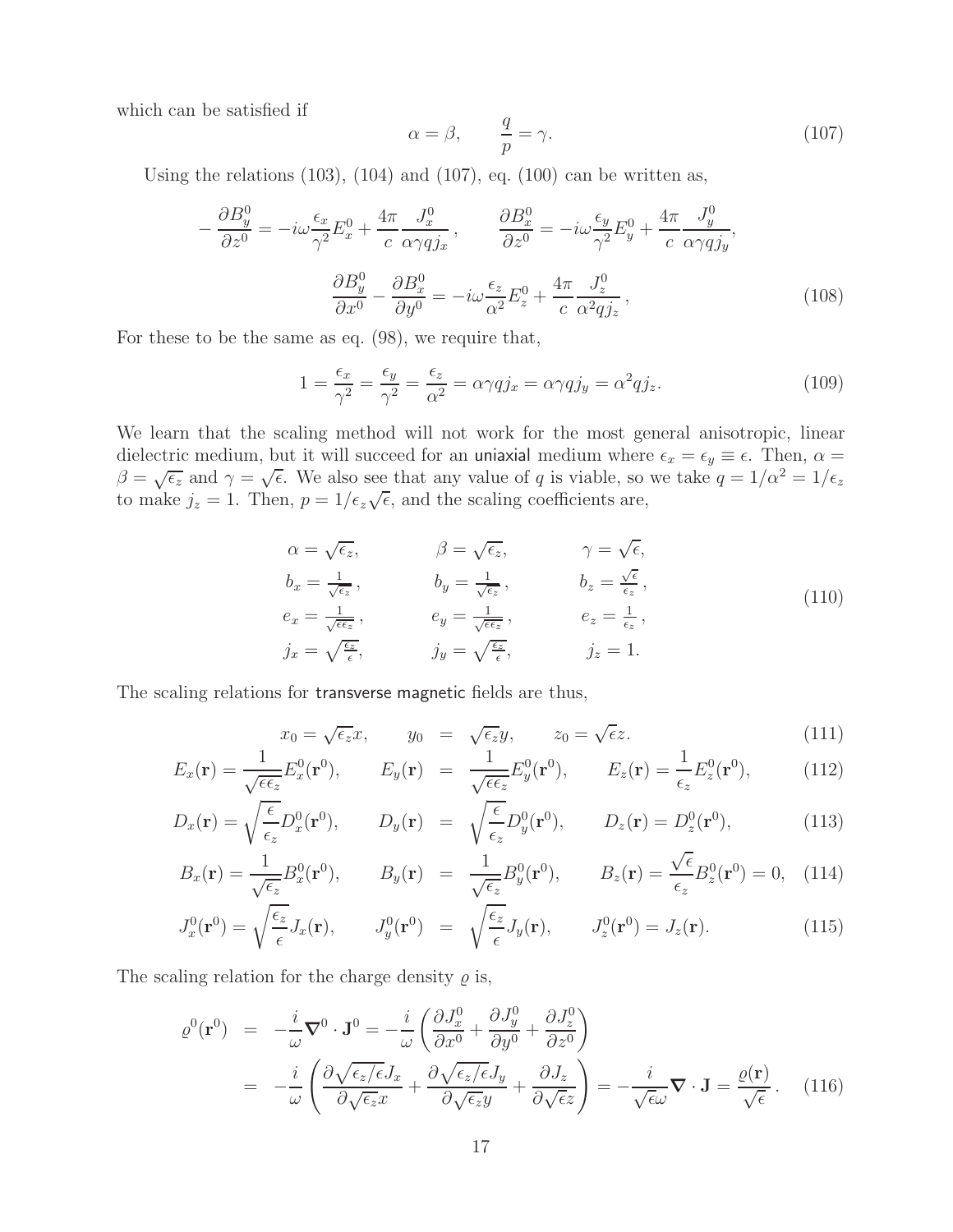We now check that the first two Maxwell equations (2) also scale properly. As expected,

$$
4\pi \varrho = 4\pi \sqrt{\epsilon} \varrho^{0} = \sqrt{\epsilon} \nabla^{0} \cdot \mathbf{D}^{0} = \sqrt{\epsilon} \left( \frac{\partial D_{x}^{0}}{\partial x^{0}} + \frac{\partial D_{y}^{0}}{\partial y^{0}} + \frac{\partial D_{z}^{0}}{\partial z^{0}} \right)
$$

$$
= \sqrt{\epsilon} \left( \frac{\partial \sqrt{\epsilon_{z}/\epsilon} D_{x}}{\partial \sqrt{\epsilon_{z} x}} + \frac{\partial \sqrt{\epsilon_{z}/\epsilon} D_{y}}{\partial \sqrt{\epsilon_{z} y}} + \frac{\partial D_{z}}{\partial \sqrt{\epsilon} z} \right) = \nabla \cdot \mathbf{D}.
$$
(117)

The scaling of the second Maxwell equation for TM fields (but not for general magnetic fields) is also satisfactory,

$$
0 = \nabla^{0} \cdot \mathbf{B}^{0} = \frac{\partial B_{x}^{0}}{\partial x^{0}} + \frac{\partial B_{y}^{0}}{\partial y^{0}} = \frac{\partial \sqrt{\epsilon_{z}} B_{x}}{\partial \sqrt{\epsilon_{z}} x} + \frac{\partial \sqrt{\epsilon_{z}} B_{y}}{\partial \sqrt{\epsilon_{z}} y} = \nabla \cdot \mathbf{B}.
$$
 (118)

The scaling transformations for cylindrical  $(\rho, \phi, z)$  are, noting that  $E_{\rho} = E_x \sin \phi + E_y \cos \phi$  and  $E_{\phi} = E_x \cos \phi - E_y \sin \phi$ ,

$$
\rho^0 = \sqrt{x^{0^2} + y^{0^2}} = \sqrt{\epsilon_z} \rho, \quad \phi^0 = \tan^{-1} \frac{y^0}{x^0} = \phi, \quad z^0 = \sqrt{\epsilon_z}, \tag{119}
$$

$$
E_{\rho}(\mathbf{r}) = \frac{1}{\sqrt{\epsilon \epsilon_z}} E_{\rho}^0(\mathbf{r}^0), \qquad E_{\phi}(\mathbf{r}) = \frac{1}{\sqrt{\epsilon \epsilon_z}} E_{\phi}^0(\mathbf{r}^0), \qquad E_z(\mathbf{r}) = \frac{1}{\epsilon_z} E_z^0(\mathbf{r}^0), \qquad (120)
$$

$$
D_{\rho}(\mathbf{r}) = \sqrt{\frac{\epsilon}{\epsilon_z}} D_{\rho}^0(\mathbf{r}^0), \qquad D_{\phi}(\mathbf{r}) = \sqrt{\frac{\epsilon}{\epsilon_z}} D_{\phi}^0(\mathbf{r}^0), \qquad D_z(\mathbf{r}) = D_z^0(\mathbf{r}^0), \tag{121}
$$

$$
B_{\rho}(\mathbf{r}) = \frac{1}{\sqrt{\epsilon_z}} B_{\rho}^0(\mathbf{r}^0), \qquad B_{\phi}(\mathbf{r}) = \frac{1}{\sqrt{\epsilon_z}} B_{\phi}^0(\mathbf{r}^0), \qquad B_z(\mathbf{r}) = \frac{\sqrt{\epsilon}}{\epsilon_z} B_z^0(\mathbf{r}^0) = 0. \tag{122}
$$

The scaling relations for spherical coordinates  $(r, \theta, \phi)$  are,

$$
r^{0} = \sqrt{\rho^{02} + z^{02}} = r\sqrt{\epsilon_{z}\sin^{2}\theta + \epsilon\cos^{2}\theta}, \qquad \tan\theta^{0} = \frac{\rho^{0}}{z^{0}} = \sqrt{\frac{\epsilon_{z}}{\epsilon}}\tan\theta, \qquad \phi^{0} = \phi, \tag{123}
$$

so that,

$$
\sin \theta^0 = \frac{\sqrt{\epsilon_z} \sin \theta}{\sqrt{\epsilon_z \sin^2 \theta + \epsilon \cos^2 \theta}}, \qquad \cos \theta^0 = \frac{\sqrt{\epsilon} \cos \theta}{\sqrt{\epsilon_z \sin^2 \theta + \epsilon \cos^2 \theta}}.
$$
 (124)

Then,

$$
E_r(\mathbf{r}) = E_\rho \sin \theta + E_z \cos \theta = \frac{E_\rho^0}{\sqrt{\epsilon \epsilon_z}} \sin \theta + \frac{E_z^0}{\epsilon_z} \cos \theta
$$
  
=  $(E_r^0 \sin \theta^0 + E_\theta^0 \cos \theta^0) \frac{\sin \theta}{\sqrt{\epsilon \epsilon_z}} + (E_r^0 \cos \theta^0 - E_\theta^0 \sin \theta^0) \frac{\cos \theta}{\epsilon_z}$   
=  $E_r^0(\mathbf{r}^0) \frac{\sqrt{\epsilon_z \sin^2 \theta + \epsilon \cos^2 \theta}}{\epsilon_z \sqrt{\epsilon}}$ . (125)

Similarly,

$$
E_{\theta}(\mathbf{r}) = E_{\rho} \cos \theta - E_{z} \sin \theta = \frac{E_{\rho}^{0}}{\sqrt{\epsilon \epsilon_{z}}} \cos \theta + \frac{E_{z}^{0}}{\epsilon_{z}} \sin \theta
$$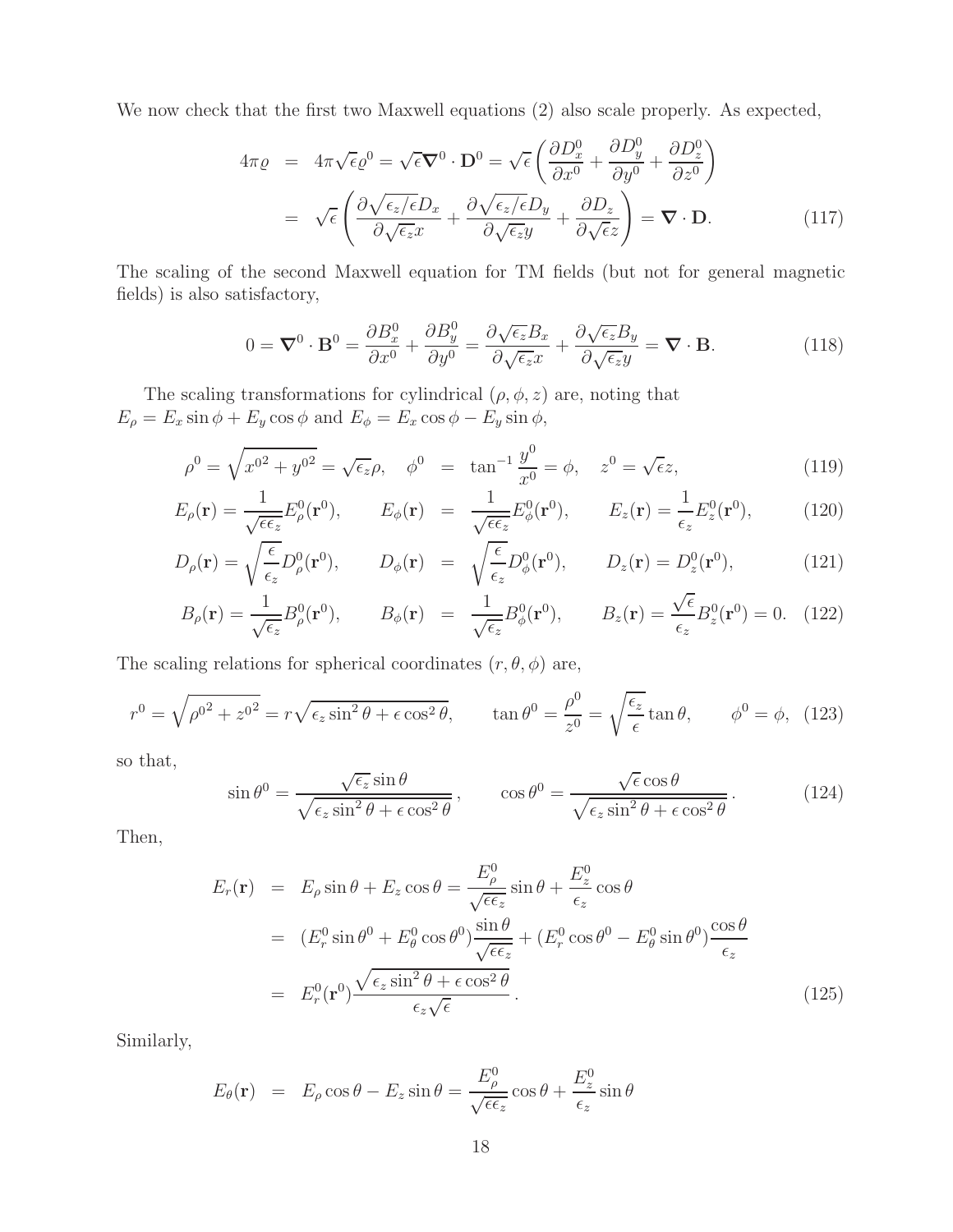$$
= (E_r^0 \sin \theta^0 + E_\theta^0 \cos \theta^0) \frac{\cos \theta}{\sqrt{\epsilon \epsilon_z}} - (E_r^0 \cos \theta^0 - E_\theta^0 \sin \theta^0) \frac{\sin \theta}{\epsilon_z}
$$
  

$$
= \frac{E_\theta^0(\mathbf{r}^0)}{\sqrt{\epsilon_z} \sqrt{\epsilon_z \sin^2 \theta + \epsilon \cos^2 \theta}}.
$$
(126)

If the righthand sides of scaling relations (120) for **E** are multiplied by  $\sqrt{\epsilon}$  they take on the same forms as relations (122) for **B**. This behavior persists in spherical coordinates as well, so the scaling relations for **E** and **B** in these coordinates are,

$$
E_r(\mathbf{r}) = E_r^0(\mathbf{r}^0) \frac{\sqrt{\epsilon_z \sin^2 \theta + \epsilon \cos^2 \theta}}{\epsilon_z \sqrt{\epsilon}}, \qquad E_\theta(\mathbf{r}) = \frac{E_\theta^0(\mathbf{r}^0)}{\sqrt{\epsilon_z} \sqrt{\epsilon_z \sin^2 \theta + \epsilon \cos^2 \theta}},
$$

$$
E_\phi(\mathbf{r}) = \frac{1}{\sqrt{\epsilon_\epsilon}} E_\phi^0(\mathbf{r}^0), \qquad (127)
$$

$$
B_r(\mathbf{r}) = B_r^0(\mathbf{r}^0) \frac{\sqrt{\epsilon_z \sin^2 \theta + \epsilon \cos^2 \theta}}{\epsilon_z}, \qquad B_\theta(\mathbf{r}) = \sqrt{\frac{\epsilon}{\epsilon_z}} \frac{B_\theta^0(\mathbf{r}^0)}{\sqrt{\epsilon_z \sin^2 \theta + \epsilon \cos^2 \theta}},
$$

$$
B_\phi(\mathbf{r}) = \frac{1}{\sqrt{\epsilon_z}} B_\phi^0(\mathbf{r}^0). \qquad (128)
$$

 $(128)$ 

The scaling relations (120)-(122) and (127)-(128) for **E** and **B** in both cylindrical and spherical coordinates are such that there is no mixing of components. In particular, if the TM vacuum solutions are also TEM (transverse electromagnetic) in some region, the scaled solutions will also be TEM in the corresponding region.

However, the scaling relations for the electric displacement **D** in spherical coordinates mix the r and  $\theta$  components,

$$
D_r(\mathbf{r}) = D_\rho \sin \theta + D_z \cos \theta = \sqrt{\frac{\epsilon}{\epsilon_z}} D_\rho^0 \sin \theta + D_z^0 \cos \theta
$$
  
\n
$$
= \sqrt{\frac{\epsilon}{\epsilon_z}} (D_r^0 \sin \theta^0 + D_\theta^0 \cos \theta^0) \sin \theta + (D_r^0 \cos \theta^0 - D_\theta^0 \sin \theta^0) \cos \theta
$$
  
\n
$$
= \frac{\sqrt{\epsilon \epsilon_z} D_r^0(\mathbf{r}^0) + (\epsilon - \epsilon_z) D_\theta^0(\mathbf{r}^0) \sin \theta \cos \theta}{\sqrt{\epsilon_z} \sqrt{\epsilon_z} \sin^2 \theta + \epsilon \cos^2 \theta},
$$
  
\n
$$
D_\theta(\mathbf{r}) = D_\rho \cos \theta - D_z \sin \theta = \sqrt{\frac{\epsilon}{\epsilon_z}} D_\rho^0 \cos \theta - D_z^0 \sin \theta
$$
  
\n
$$
= \sqrt{\frac{\epsilon}{\epsilon_z}} (D_r^0 \sin \theta^0 + D_\theta^0 \cos \theta^0) \cos \theta - (D_r^0 \cos \theta^0 - D_\theta^0 \sin \theta^0) \sin \theta
$$
  
\n
$$
= \frac{D_\theta^0(\mathbf{r}^0)(\epsilon \sin^2 \theta + \epsilon_z \cos^2 \theta)}{\sqrt{\epsilon_z} \sqrt{\epsilon_z} \sin^2 \theta + \epsilon \cos^2 \theta},
$$
  
\n(130)

$$
D_{\phi}(\mathbf{r}) = \sqrt{\frac{\epsilon}{\epsilon_z}} D_{\phi}^0(\mathbf{r}^0). \tag{131}
$$

In the far zone  $(\omega r^0/c \gg 1)$  of a source that emits TM waves, the electric displacement  $\mathbf{D}^0$ is transverse to  $r^0$  in vacuum, but **D** has a nonzero radial component in a uniaxial medium. This is a manifestation of the extraordinary character of the TM fields.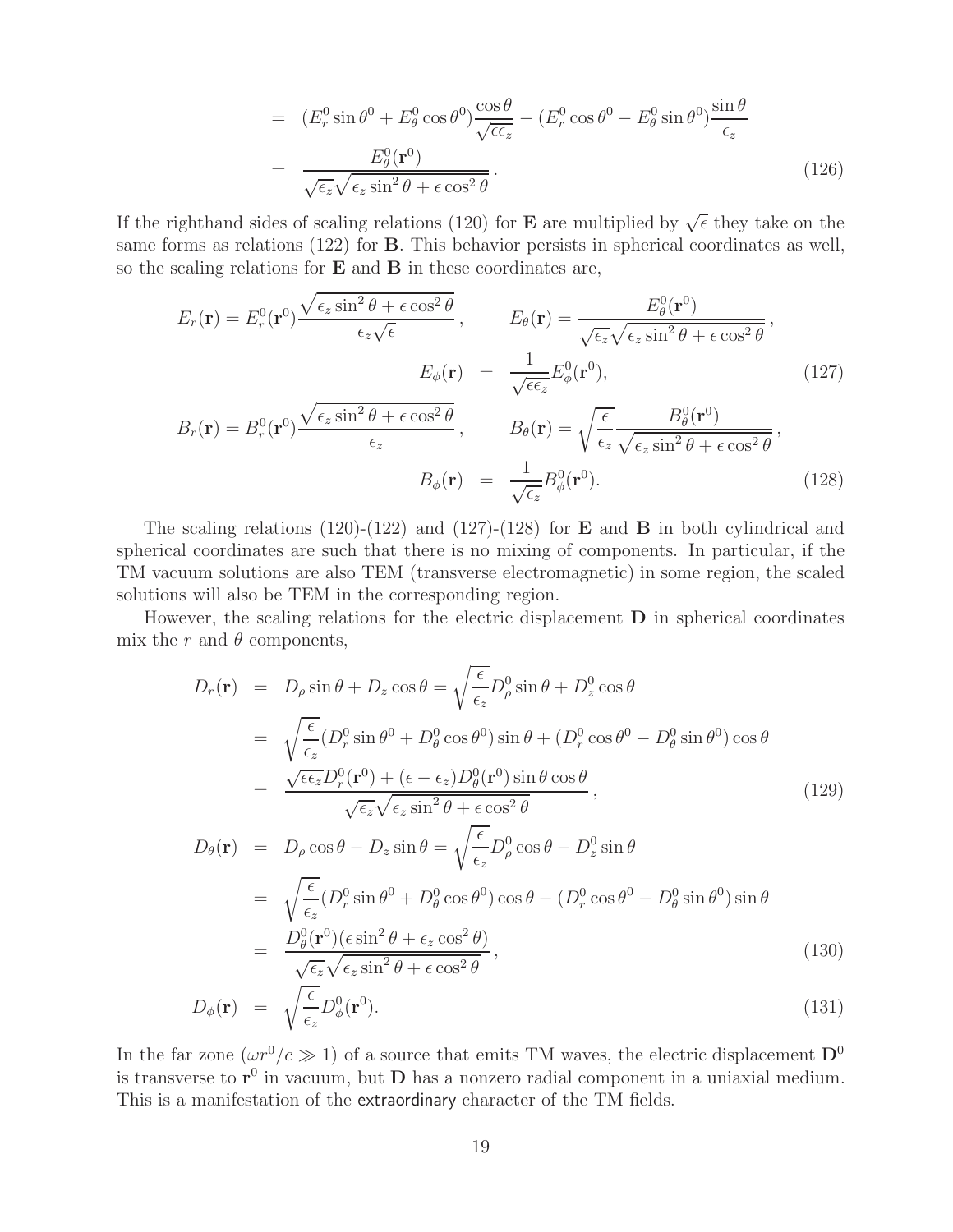#### **A.1.1 Fields of a Hertzian Electric Dipole Aligned with the** z **Axis**

An example of TM waves in vacuum are the fields of a Hertzian (point) electric dipole  $p^0 = p^0 e^{-i\omega t} \hat{z}$  at the origin, with the dipole axis along the z axis. The electric and magnetic fields are (see, for example, sec. 9.2 of [14]), in spherical coordinates with  $k^0 = \omega/c$ ,

$$
E_r^0 = -2ik^0 p^0 \frac{e^{i(k^0 r^0 - \omega t)}}{r^{0^2}} \left(1 + \frac{i}{k^0 r^0}\right) \cos \theta^0, \tag{132}
$$

$$
E_{\theta}^{0} = -k^{0^{2}} p^{0} \frac{e^{i(k^{0}r^{0}-\omega t)}}{r^{0}} \left(1 + \frac{i}{k^{0}r^{0}} - \frac{1}{k^{0^{2}}r^{0^{2}}}\right) \sin \theta^{0}, \qquad (133)
$$

$$
B_{\phi}^{0} = -k^{0^{2}} p^{0} \frac{e^{i(k^{0}r^{0}-\omega t)}}{r^{0}} \left(1 + \frac{i}{k^{0}r^{0}}\right) \sin \theta^{0}.
$$
 (134)

Using eqs. (119)-(120), we see that an electric dipole moment  $p^0$  scales as,

$$
\mathbf{p}^{0} = \int \varrho^{0} \mathbf{r}^{0} d^{3} r^{0} = \int \frac{\varrho}{\sqrt{\epsilon}} (\sqrt{\epsilon_{z}} x, \sqrt{\epsilon_{z}} y, \sqrt{\epsilon} z) \epsilon_{z} \sqrt{\epsilon} d^{3} r
$$

$$
= \epsilon_{z} (\sqrt{\epsilon_{z}} p_{x}, \sqrt{\epsilon_{z}} p_{y}, \sqrt{\epsilon} p_{z}). \tag{135}
$$

Thus, the fields of a Hertzian electric dipole  $\mathbf{p} = p e^{-i\omega t} \hat{\mathbf{z}}$  in a uniaxial dielectric (1) can be scaled using eqs. (123)-(124) and (127)-(128) from those of eqs. (132)-(134) with  $p^0 = \epsilon_z \sqrt{\epsilon} p$ ,

$$
E_r = -2ikp \frac{e^{i(k^0 r^0 - \omega t)}}{r^2} \left(1 + \frac{i\sqrt{\epsilon}}{kr^0}\right) \frac{\cos\theta}{(\epsilon_z \sin^2\theta + \epsilon \cos^2\theta)},
$$
\n(136)

$$
E_{\theta} = -\frac{\epsilon_z k^2 p}{\sqrt{\epsilon}} \frac{e^{i(k^0 r^0 - \omega t)}}{r} \left( 1 + \frac{i\sqrt{\epsilon}}{kr^0} - \frac{\epsilon}{k^2 r^{0^2}} \right) \frac{\sin \theta}{(\epsilon_z \sin^2 \theta + \epsilon \cos^2 \theta)^{3/2}},
$$
(137)

$$
B_{\phi} = -\frac{\epsilon_z k^2 p}{\sqrt{\epsilon}} \frac{e^{i(k^0 r^0 - \omega t)}}{r} \left(1 + \frac{i\sqrt{\epsilon}}{kr^0}\right) \frac{\sin \theta}{\epsilon_z \sin^2 \theta + \epsilon \cos^2 \theta},
$$
(138)

where  $k = \sqrt{\epsilon \omega/c} = \sqrt{\epsilon} k^0$  and  $r^0 = r \sqrt{\epsilon_z \sin^2 \theta + \epsilon \cos^2 \theta}$ . The fields  $E_\theta$  and  $B_\phi$  in the far where  $\kappa = \sqrt{\epsilon \omega/c} = \sqrt{\epsilon \kappa}$  and  $\ell = \ell \sqrt{\epsilon_z} \sin \theta + \epsilon \cos \theta$ . The helds  $E_{\theta}$  and  $D_{\phi}$  in the factor  $\sqrt{\epsilon}/\epsilon_z$  used in zone agree with those found in eqs. (83) and (85), which validates the factor  $\sqrt{\epsilon}/\epsilon_z$  used in eq. (53).

### **A.2 Transverse Electric Fields (and Fields in Isotropic Dielectrics)**

An alternative evasion of the overconstraint in eq. (105) is to consider transverse electric fields, for which, say,  $E_z^0 = 0$ . Then, the dielectric constant  $\epsilon_z$  does not appear in the Maxwell equation (100). If the medium is uniaxial with  $\epsilon_x = \epsilon_y = \epsilon$ , Maxwell's equations for TE fields are identical to those of an isotropic dielectric of constant  $\epsilon$ . In this case we are happy to use an isotropic scaling relation where  $\alpha = \beta = \gamma$  in eq. (101). The logic that led to eq. (109) now implies that,

$$
1 = \frac{\epsilon}{\alpha^2} = \alpha^2 q j_x = \alpha^2 q j_y = \alpha^2 q j_z.
$$
 (139)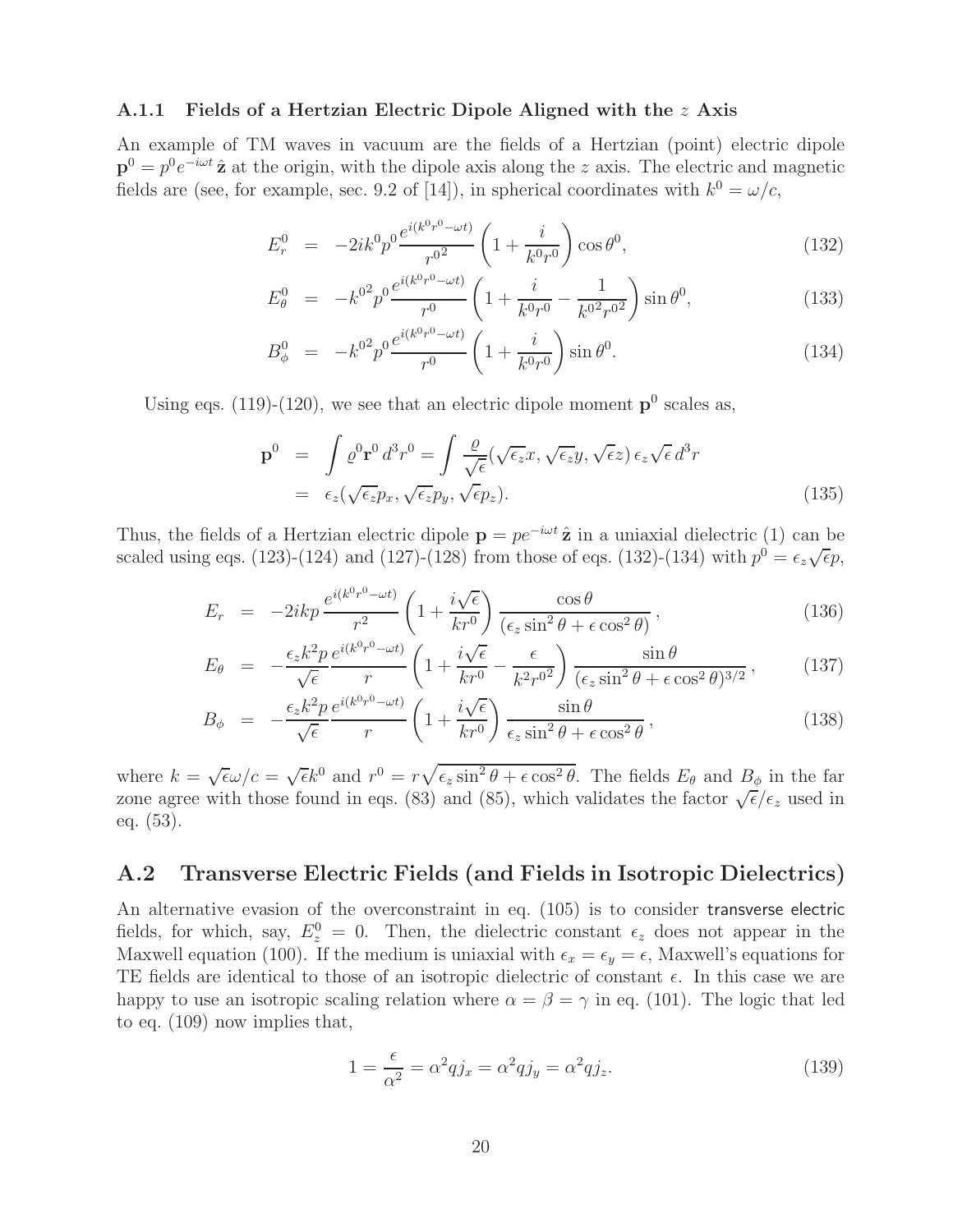Thus,  $\alpha = \beta = \gamma = \sqrt{\epsilon}$ . We take  $q = 1/\epsilon$  and  $p = 1/\epsilon\sqrt{\epsilon}$ , so the scaling relations for transverse electric fields (as well as for fields in an isotropic dielectric) are,

$$
\mathbf{r}^0 = \sqrt{\epsilon} \mathbf{r}, \qquad \mathbf{J}^0(\mathbf{r}^0) = \mathbf{J}(\mathbf{r}), \qquad \varrho^0(\mathbf{r}^0) = \frac{\varrho(\mathbf{r})}{\sqrt{\epsilon}}, \tag{140}
$$

$$
\mathbf{E}(\mathbf{r}) = \frac{\mathbf{E}^0(\mathbf{r}^0)}{\epsilon}, \qquad \mathbf{D}(\mathbf{r}) = \mathbf{D}^0(\mathbf{r}^0), \qquad \mathbf{B}(\mathbf{r}) = \frac{\mathbf{B}^0(\mathbf{r}^0)}{\sqrt{\epsilon}}.
$$
 (141)

An example of TE waves in vacuum are the fields of a Hertzian point magnetic dipole  $\mathbf{m}^0 = m^0 e^{-i\omega t} \hat{\mathbf{z}}$  at the origin, with the dipole axis along the z axis. The electric and magnetic fields are (see, for example, sec. 9.3 of [14]), in spherical coordinates with  $k^0 = \omega/c$ ,

$$
\mathbf{E}^0 = k^{0^2} m^0 \frac{e^{i(k^0 r^0 - \omega t)}}{r^0} \left( 1 + \frac{i}{k^0 r^0} \right) \sin \theta^0 \hat{\phi}, \tag{142}
$$

$$
\mathbf{B}^0 = -k^{0^2} m^0 \frac{e^{i(k^0 r^0 - \omega t)}}{r^0} \left[ \frac{2i}{k^0 r^0} \left( 1 + \frac{i}{k^0 r^0} \right) \cos \theta^0 \hat{\mathbf{r}} + \left( 1 + \frac{i}{k^0 r^0} - \frac{1}{k^0^2 r^0^2} \right) \sin \theta^0 \hat{\theta} \right] 143)
$$

A magnetic dipole moment **m**<sup>0</sup> scales as,

$$
\mathbf{m}^0 = \frac{1}{2c} \int \mathbf{r}^0 \times \mathbf{J}^0 d^3 r^0 = \frac{1}{2c} \int \sqrt{\epsilon} \mathbf{r} \times \mathbf{J} \epsilon^{3/2} d^3 r = \epsilon^2 \mathbf{m}.
$$
 (144)

Then, the fields of a Hertzian magnetic dipole  $\mathbf{m} = me^{-i\omega t} \hat{\mathbf{z}}$  in a uniaxial dielectric (1) can be scaled using eq. (140) from those of eqs. (142)-(143) with  $m^0 = \epsilon^2 m$ ,

$$
\mathbf{E} = \frac{k^2 m}{\sqrt{\epsilon}} \frac{e^{i(kr - \omega t)}}{r} \left( 1 + \frac{i}{kr} \right) \sin \theta \, \hat{\boldsymbol{\phi}}, \tag{145}
$$

$$
\mathbf{B} = -k^2 m \frac{e^{i(kr - \omega t)}}{r} \left[ \frac{2i}{kr} \left( 1 + \frac{i}{kr} \right) \cos \theta \, \hat{\mathbf{r}} + \left( 1 + \frac{ik}{kr} - \frac{1}{k^2 r^2} \right) \sin \theta \, \hat{\theta} \right], \qquad (146)
$$

where  $k = \sqrt{\epsilon} \omega/c$ . These fields, of course, agree with those given in eqs. (92)-(93).

### **A.3 Hertzian Dipole with Arbitrary Orientation**

If the Hertzian dipole has arbitrary orientation, its field is neither pure transverse electric nor pure transverse magnetic. To use the scaling method, the vacuum fields must first be resolved into transverse electric and transverse magnetic components. A procedure for this has been given by Clemmow [17].

### **Acknowledgment**

Thanks to David Jefferies for bringing this problem to the author's attention.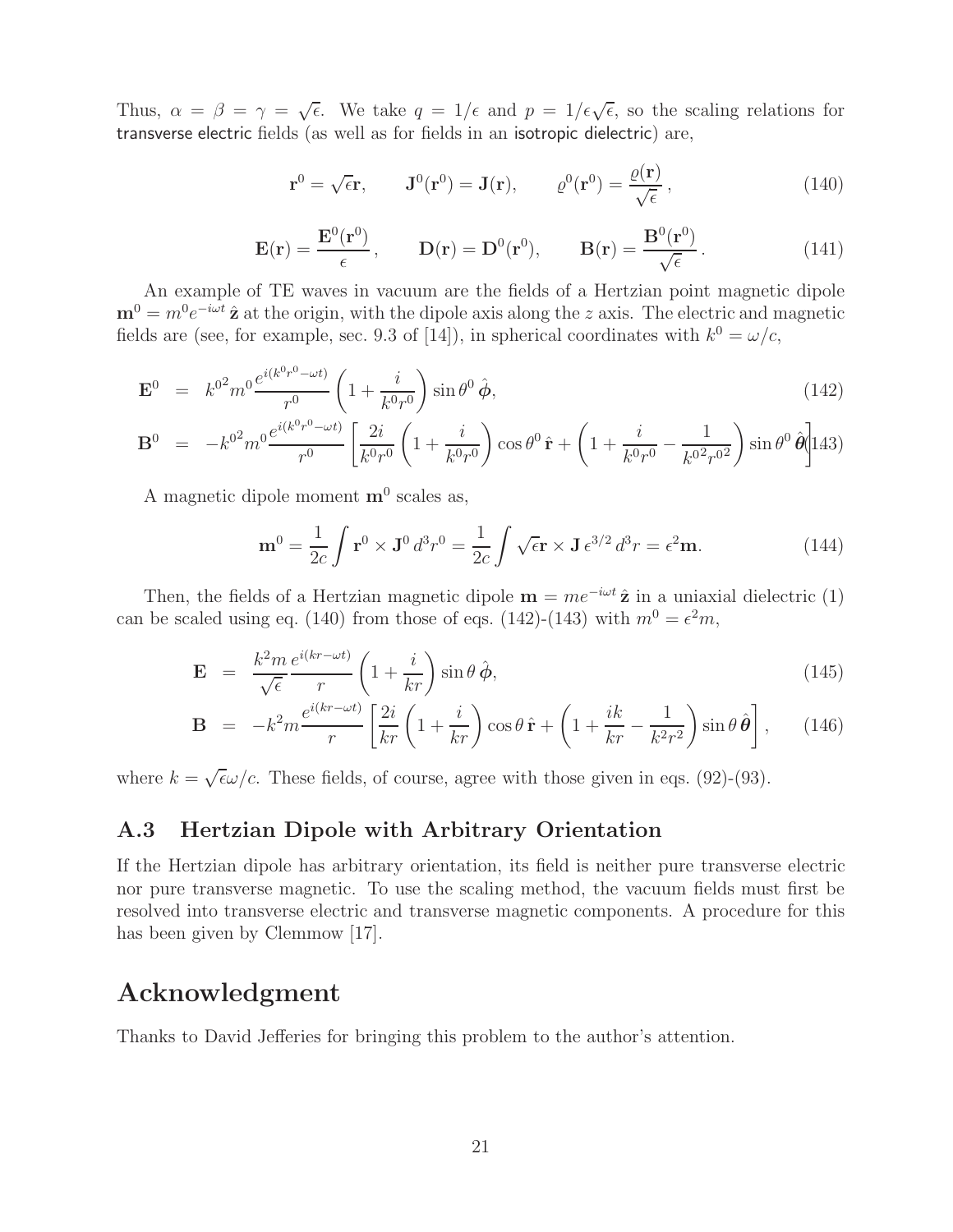# **References**

- [1] L.D. Landau, E.M. Lifshitz and L.P. Pitaevskii, Electrodynamics of Continuous Media,  $2<sup>nd</sup>$  ed. (Butterworth-Heinemann, 1984), http://kirkmcd.princeton.edu/examples/EM/landau\_ecm2.pdf
- [2] M. Born and E. Wolf, *Principles of Optics*,  $7<sup>th</sup>$  ed. (Cambridge U. Press, 1999), http://kirkmcd.princeton.edu/examples/EM/born\_wolf\_7ed.pdf
- [3] K.T. McDonald, *Flow of Energy from a Localized Source in a Uniform, Linear Anisotropic Medium*, (Dec. 8, 2007), http://kirkmcd.princeton.edu/examples/biaxial.pdf
- [4] S.S. De and A.C. Sen, *Radiation from a Dipole in an Anisotropic Plasma Medium Containing Time-Varying Irregularities*, Astro. Space Sci. **155**, 327 (1989), http://kirkmcd.princeton.edu/examples/EM/de\_ass\_155\_327\_89.pdf
- [5] K.T. McDonald and J.L. Junquera F.-D., *Galilean Transformation of Wave Velocity* (Jan. 14, 2007), http://kirkmcd.princeton.edu/examples/wave\_velocity.pdf
- [6] J.A. Kong, *Electromagnetic Fields due to Dipole Antennas over Stratified Anisotropic Media*, Geophysics **37**, 985 (1972), http://kirkmcd.princeton.edu/examples/EM/kong\_geophysics\_37\_985\_72.pdf
- [7] J.R. Wait, *On the Scattering of Spherical Waves by a Cylindrical Object*, Appl. Sci. Res. **4**, 464 (1955), http://kirkmcd.princeton.edu/examples/EM/wait\_asr\_4\_464\_55.pdf
- [8] J.R. Wait, *Theories of Prolate Spheroidal Antennas*, Radio Science **1**, 475 (1966), http://kirkmcd.princeton.edu/examples/EM/wait\_rs\_1\_475\_66.pdf
- [9] F.V. Bunkin, *On Radiation in Anisotropic Media*, Sov. Phys. JETP **5**, 277 (1957), http://kirkmcd.princeton.edu/examples/EM/bunkin\_jetp\_5\_277\_57.pdf
- [10] H. Kogelnik and H. Motz, *Electromagnetic Radiation from Sources Embedded in an Infinite Anisotropic Medium and the Significance of the Poynting Vector*, in Proc. Symp. on Electromagnetic Theory and Antennas (Pergamon Press, New York, 1963), p. 477, http://kirkmcd.princeton.edu/examples/EM/kogelnik\_pseta\_477\_62.pdf
- [11] A. Sommerfeld, Partial Differential Equations in Physics (Academic Press, New York, 1964).
- [12] J.A. Kong, Theory of Electromagnetic Waves (Wiley, 1975).
- [13] R.E. Collin, Field Theory of Guided Waves, 2<sup>nd</sup> ed. (Wiley, 1991), http://kirkmcd.princeton.edu/examples/EM/colllin\_ftgw2.pdf
- [14] J.D. Jackson, *Classical Electrodynamics*, 3<sup>rd</sup> ed. (Wiley, 1999), http://kirkmcd.princeton.edu/examples/EM/jackson\_ce3\_99.pdf The 3<sup>rd</sup> edition uses SI units whereas the 2<sup>nd</sup> ed. uses Gaussian units in the relevant sections. http://kirkmcd.princeton.edu/examples/EM/jackson\_ce2\_75.pdf